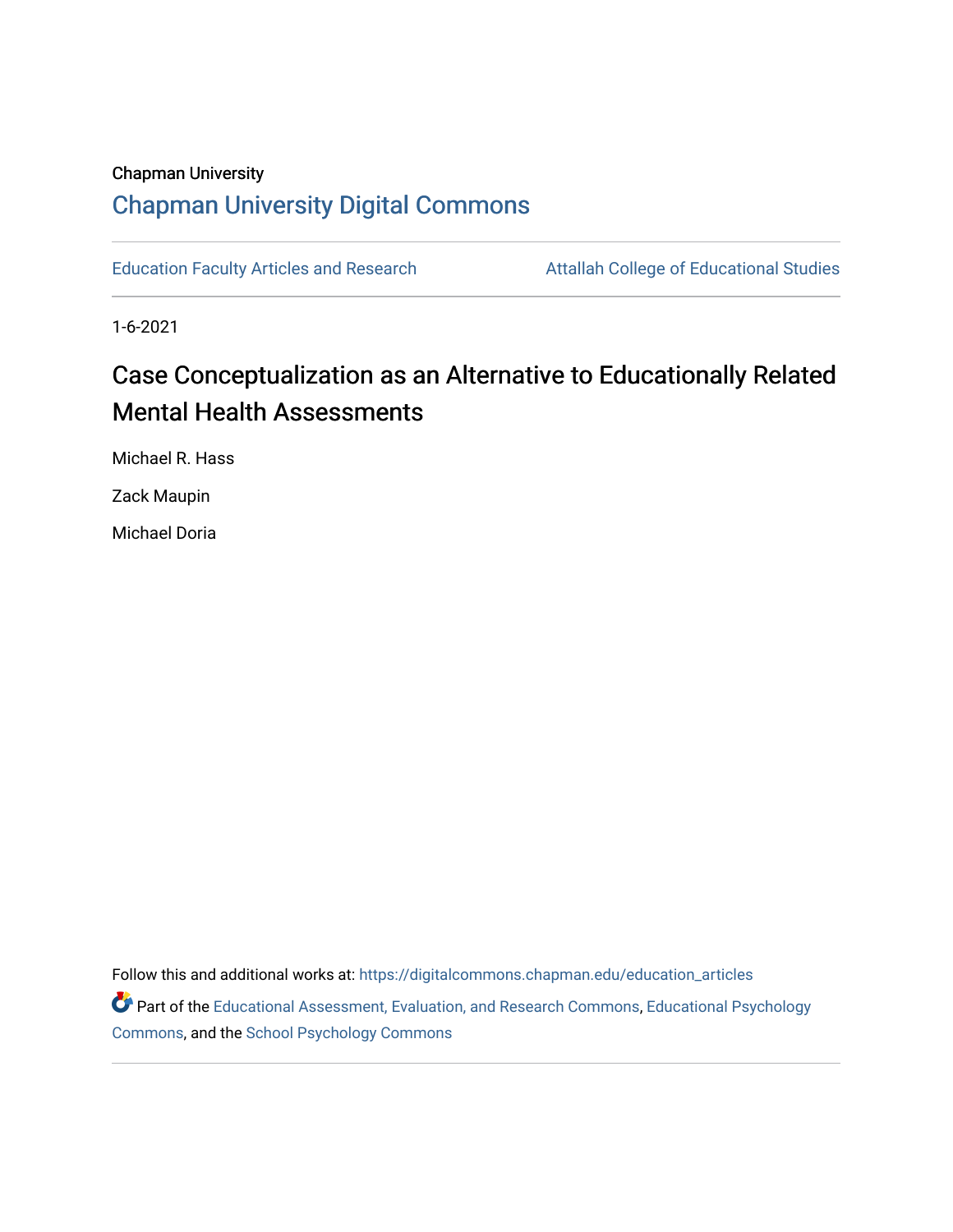# Case Conceptualization as an Alternative to Educationally Related Mental Health Assessments

#### **Comments**

This is a pre-copy-editing, author-produced PDF of an article accepted for publication in Contemporary School Psychology in 2021 following peer review. The final publication may differ and is available at Springer via [https://doi.org/10.1007/s40688-020-00349-y.](https://doi.org/10.1007/s40688-020-00349-y)

[A free-to-read copy of the final published article is available here.](https://rdcu.be/cfoON) 

Copyright

California Association of School Psychologists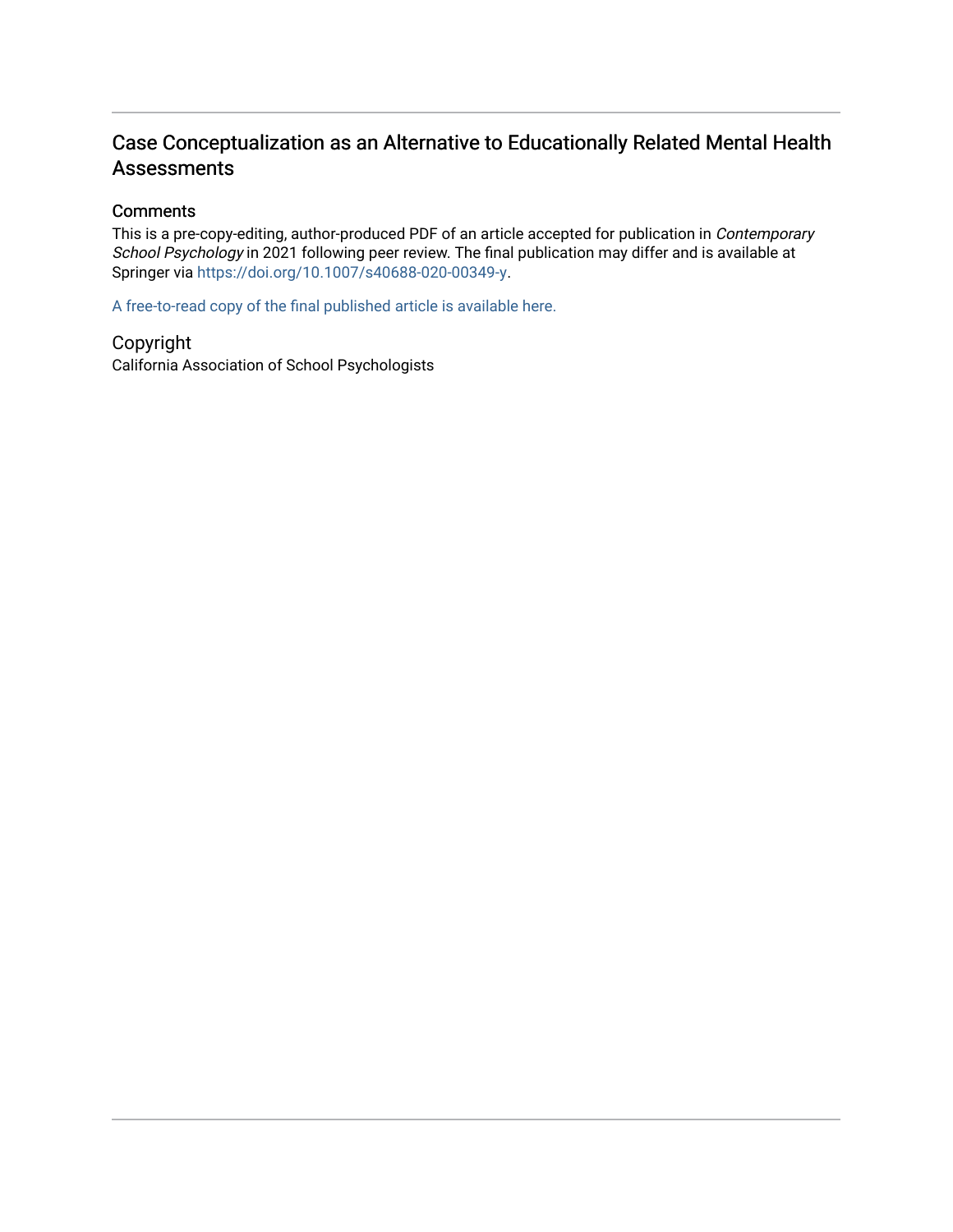# **Case Conceptualization as an Alternative to Educationally Related**

# **Mental Health Assessments**

Michael R. Hass, Ph.D.

Zack Maupin, Ed.S.

Michael Doria, Ed.S.

Attallah College of Educational Studies

Chapman University

Accepted for publication in Contempoary School Psychology December 22, 2020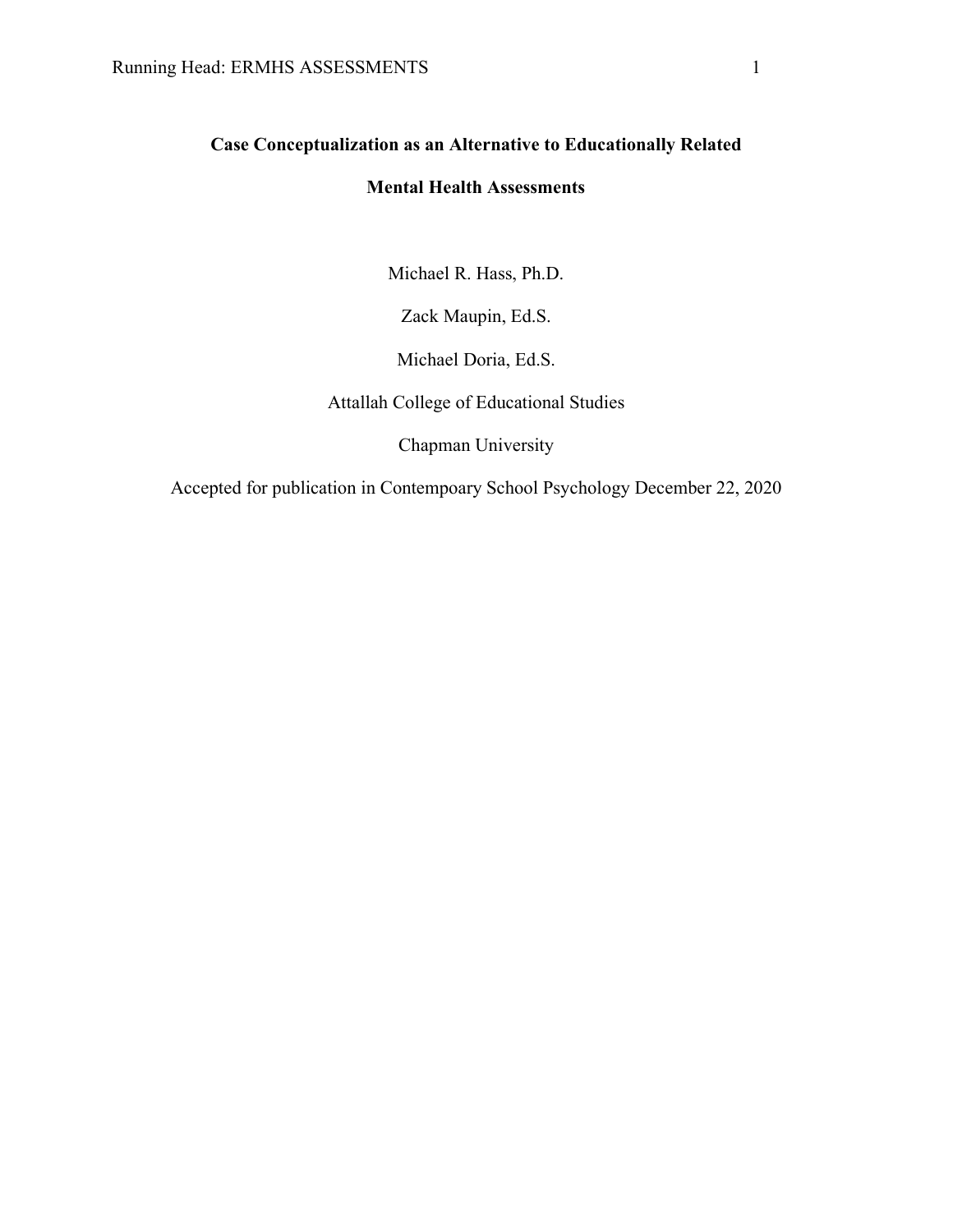#### **Abstract**

School psychologists play an essential role in the provision of school-based mental health services yet continue to spend the majority of their time conducting psychoeducational assessments. In California, changes in law regarding the provision of mental health services have increased the tension around the role of school psychologists and led to models for determining the need for mental health services that are inefficient and present a potential barrier to students receiving services in a timely manner. The paper proposes case conceptualization as a more useful and efficient approach, than traditional assessment processes for determining students' mental needs and writing goals.

**Keywords:** Assessment, Mental health, Case conceptualization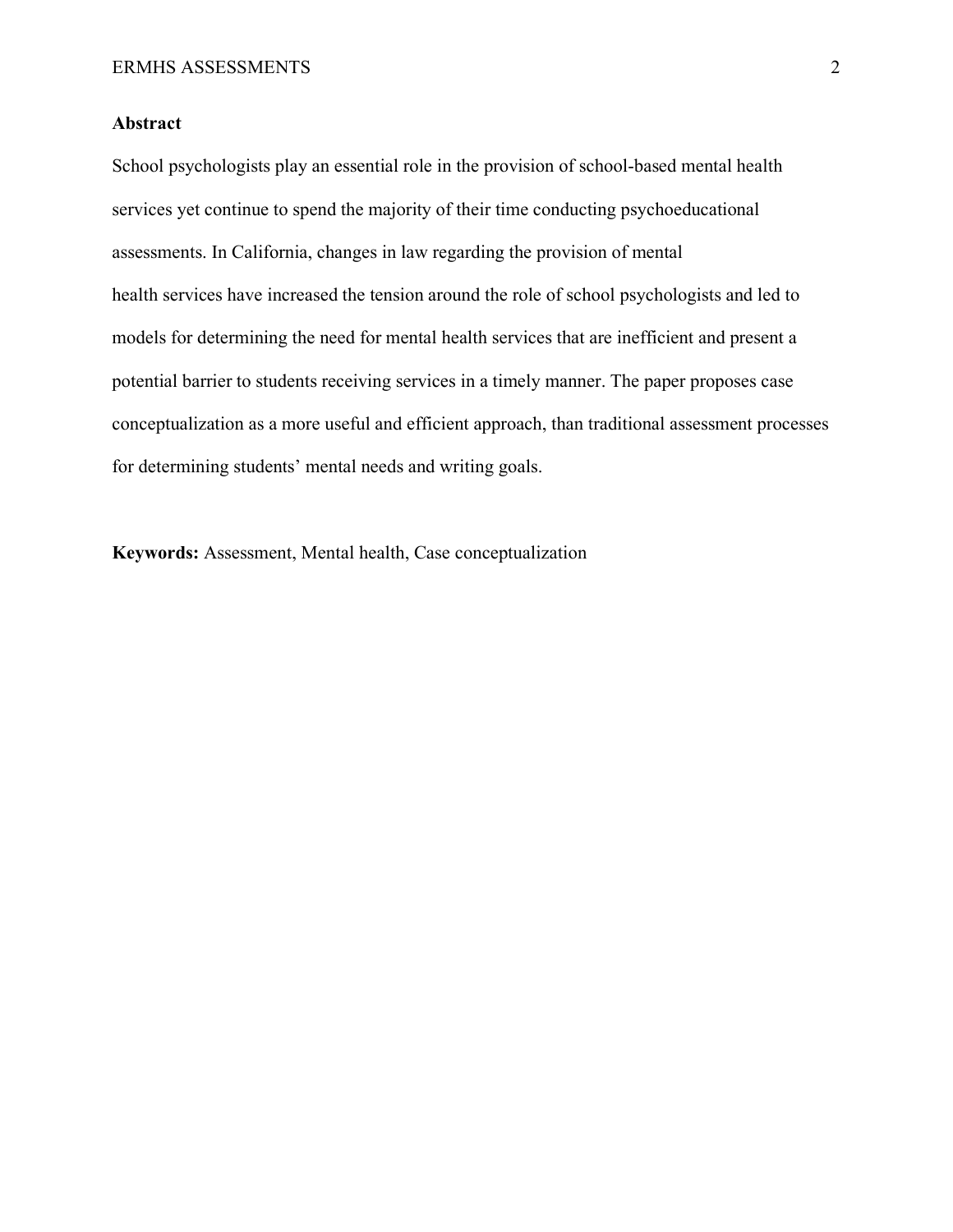A consensus has emerged over the last several years that about 20% of children and adolescents have a diagnosable mental health condition that requires treatment (Adelman and Taylor, 2012). Even this figure is likely an underestimate of the number of children who need mental health supports. For example, there are potentially many more students who have socalled "subclinical" conditions. Although these conditions may not be severe enough to meet the criteria for a formal diagnosis, they are still serious enough to cause significant difficulties in coping with the academic and social demands of schools. Schools have become one of the primary settings for addressing these needs, with some literature suggesting that as many as 70% of the students who obtain services receive them in schools (Burns et al., 1995; Wiley & Corey, 2013). Given this, schools and school personnel such as school psychologists are a critical component to meeting the needs of these children and providing access to high-quality mental health care (Committee on School Health, 2004).

The provision of mental health services is well within the scope of practice of school psychologists. For example, in the recently updated Professional Standards of the National Association of School Psychologists (NASP), Domain 4: Mental and Behavioral Health Services and Interventions (NASP, 2020) states:

School psychologists understand the biological, cultural, developmental, and social influences on mental and behavioral health, behavioral and emotional impacts on learning, and evidence-based strategies to promote social-emotional functioning. School psychologists, in collaboration with others, design, implement, and evaluate services that promote resilience and positive behavior, support socialization and adaptive skills, and enhance mental and behavioral health.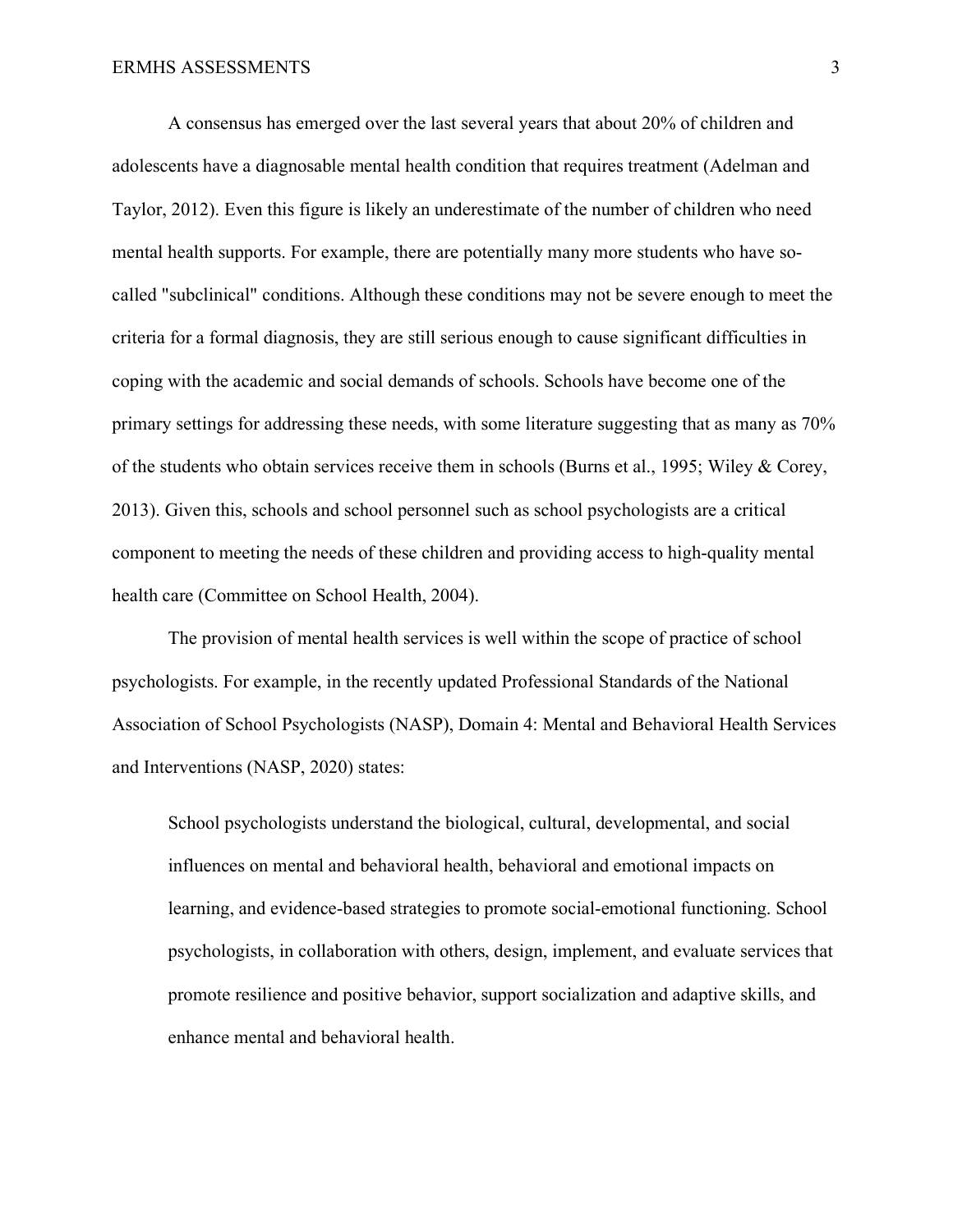NASP provides examples of the activities that might be included under this domain to guide school psychologists in the kinds of mental health services they can provide in schools (see Table 1).

#### **Table 1**

#### *NASP Domain 4 Guidelines for School Psychologists Providing Mental Health Services*

- **-** Recognizing risk and protective factors and utilizing data and assessment to help students develop socially and emotionally.
- Integrating behavioral supports and mental health services with academic and learning goals for students.
- Understanding the influence of trauma on social, emotional, and behavioral functioning while collaborating to support student learning and behavior.
- Using culturally responsible and developmentally appropriate methods to assess, identify, and support students' mental and behavioral health.
- Upholding systematic decision-making that considers the antecedents, consequences, functions, and causes of behavioral difficulties.
- Maximizing acceptable interventions while upholding their fidelity throughout stages of development, implementation, and evaluation.
- Developing and implementing behavior change programs at the individual, group, classroom, and school- or district-wide levels that consider ecological and behavioral approaches for managing student behavior.
- Evaluating implementation and outcomes of evidence-based mental and behavioral health interventions for individual students.
- Promoting effective collaborations between home, school, and community agencies to promote mental and behavioral health supports.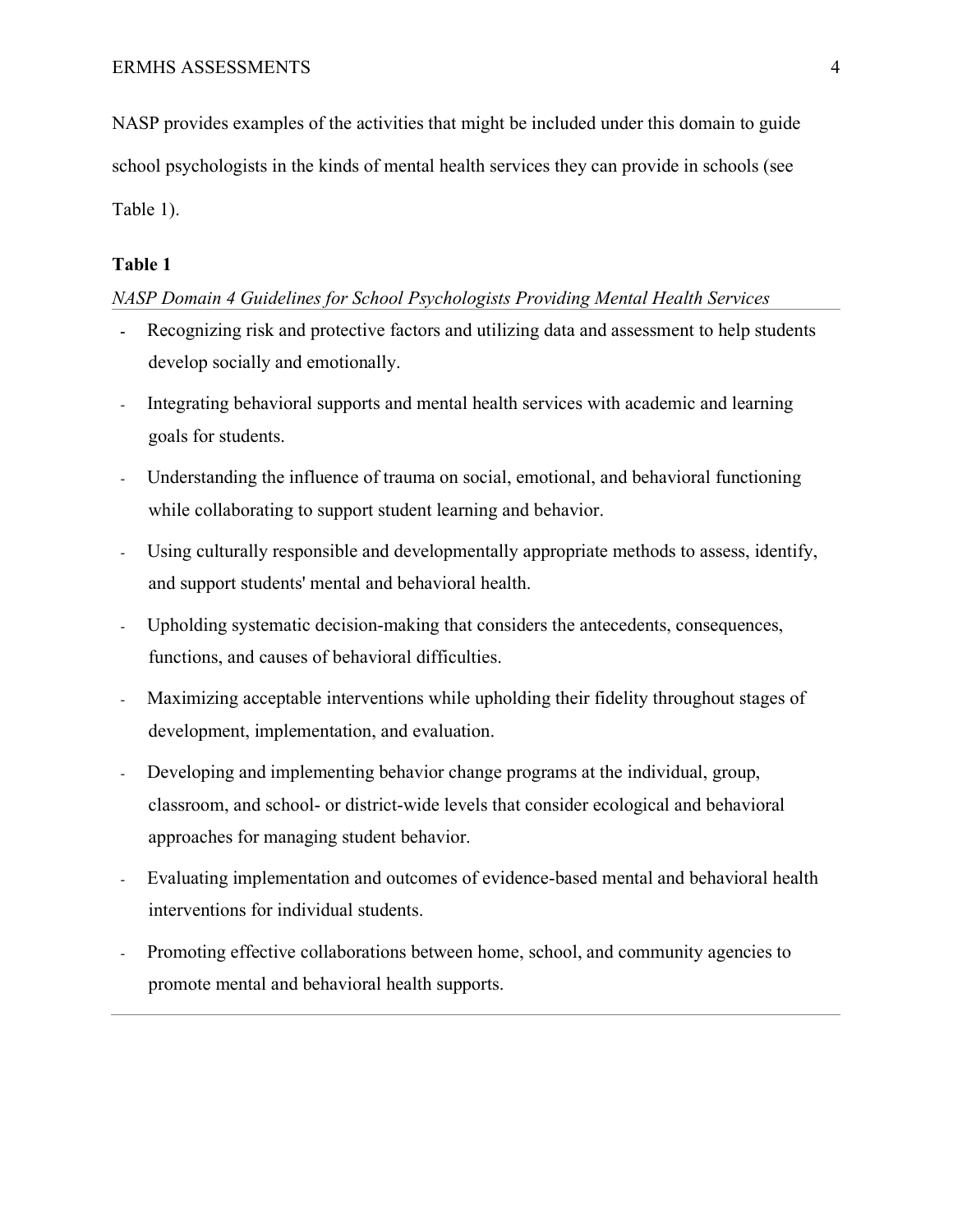Despite the need for more school-based mental health services (SBMHS) and the potential for school psychologists to help meet these needs, for most school psychologists, dayto-day practice is taken up with assessment and classification of students (Merrell et al. 2006). More specifically, survey data suggest that school psychologists spend over half their time conducting psychoeducational assessments and only about 20% of their time providing direct interventions such as SBMHS (Fagan & Wise, 2000). This dilemma of "too much testing" has long been recognized as a barrier to school psychologists having more time to provide direct services to students (Castillo et al., 2016). In a recent dissertation study, Petereit (2020) found testing to be a common obstacle to school psychologists implementing the breath of services suggested by the NASP practice domains. In this survey, when school psychologists considered their ideal roles compared to their actual responsibilities, their reported discrepancy for NASP's Domain 4 was nearly twice as large as other domains they indicated wanting more time for.

This tension between what school psychologists *can do* and what *they actually do* has played out vividly in California over the last ten years. For 27 years, Assembly Bill (AB) 3632 granted California public schools an exception to the requirement to directly provide mental health services for students with disabilities. Instead, AB 3632 had mandated that California school districts and county mental health agencies collaborate to provide mental health services for students with disabilities rather than school districts. In effect, students with disabilities were offered outsourced mental health treatment as "related services" by county mental health agencies rather than school staff. On June 30, 2011, California's AB 114 rendered AB 3632 inoperative and made school districts solely responsible for ensuring that students receive what the bill described as: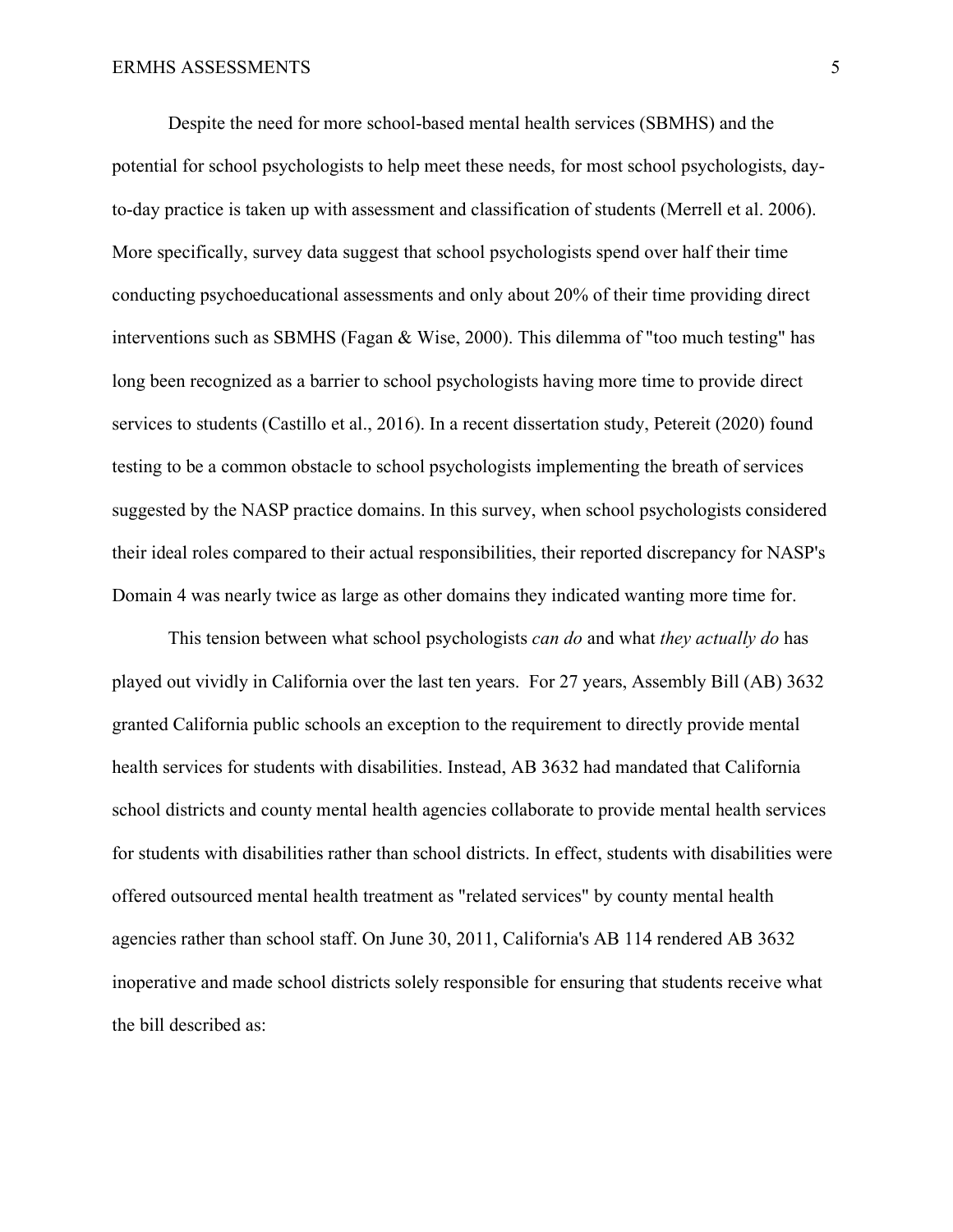"…educationally related mental health services, including out-of-home residential services for emotionally disturbed pupils, required by an individualized education program pursuant to the federal IDEA of 2004 (20 U.S.C. § 1400 et esq.)."

Since AB 114, Local Educational Agencies (LEA's) in California have been under pressure to quickly develop policies to fill the gaps left by the withdrawal of county mental health agencies. Because of limited guidance provided by the state department of education and little prior experience with organizing mental health services, LEA's have created a hodgepodge of different policies and procedures related to the assessment, delivery, and distribution of mental health services. These policies have included continuing to outsource mental health services to community agencies or hiring licensed professionals who are not school psychologists or school counselors to perform mental health assessments and provide services.

Given this diverse and uncertain landscape, California school psychologists face various procedures for determining the need for mental health services. Unfortunately, these procedures have often retained the requirement of additional mental health assessments beyond assessments previously done by the LEA. These secondary mental health assessments are time-consuming and frequently redundant with prior psychoeducational evaluations because they often repeat social-emotional assessment procedures used in previous recent evaluations. In the process of pursuing mental health services through special education, these add-on assessments and their procedural timelines pose as possible barriers forcing students to wait up to 60 days before school districts begin to provide the needed services. This time lag is especially problematic when LEAs have completed an initial or triennial evaluation and identified a mental health need. In many school districts in California, these assessments are conducted by personnel other than those who did the initial or triennial evaluations. This introduction of another 60-day timeline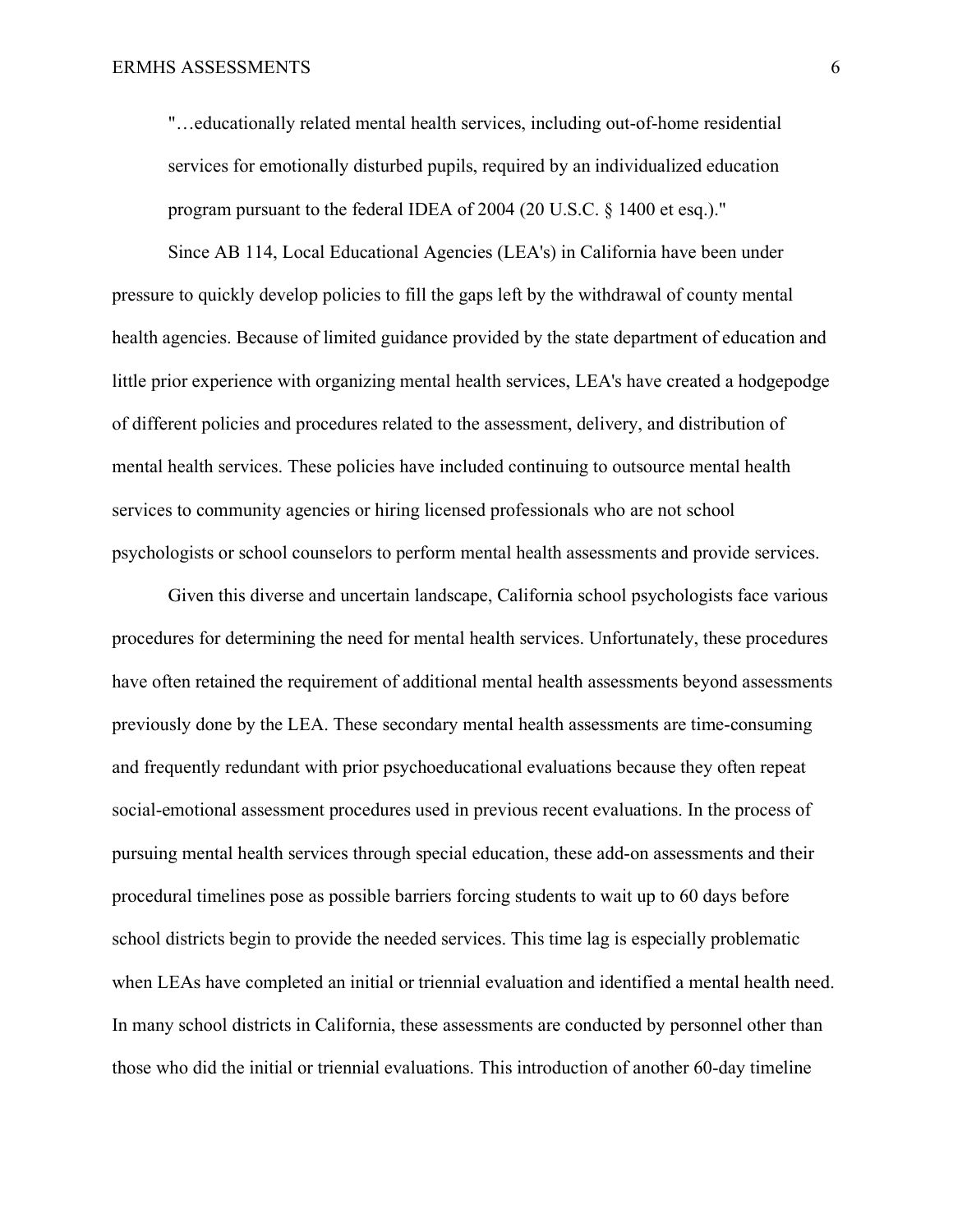and other personnel can complicate the process of determining a mental health need and providing students needed services and is unnecessarily burdensome for families.

We recognize that assessments to determine the need for mental health services may occur outside of initial or triennial evaluations. We argue that even in these cases, mental health assessments are within the purview of school psychologists and do not constitute a different kind of evaluation that requires personnel with different backgrounds. We also understand that many students outside of special education need mental health services. Because this paper is, in part, a response to changes in law and policy in California, our focus is on using case conceptualization in the context of mental health evaluations for special education services.

We argue that the procedures that have emerged post AB 114, including extensive mental health evaluations with new 60-day timelines, create unnecessary barriers to accessing treatment. In this paper, we argue for a streamlined, yet, legally defensible, case conceptualization approach to identifying students' mental health needs and determining appropriate related services. We also argue that this model will remove barriers to receiving service and provide an efficient, evidence-based, and legally sound approach to providing mental health-related services to students receiving special education support.

#### **Related Services**

Per the IDEA, related services are supportive services that are required for children with disabilities to benefit from special education. According to the Individuals with Disabilities Education Act (IDEA) (34 CFR. § 300.34[a]) as well as the California Department of Education (CDE) (September 13, 2011), related services for special education students with emotional and behavioral needs might include any of the following: a) counseling services, b) parent counseling and training, c) psychological services, d) rehabilitation counseling and e) social work services.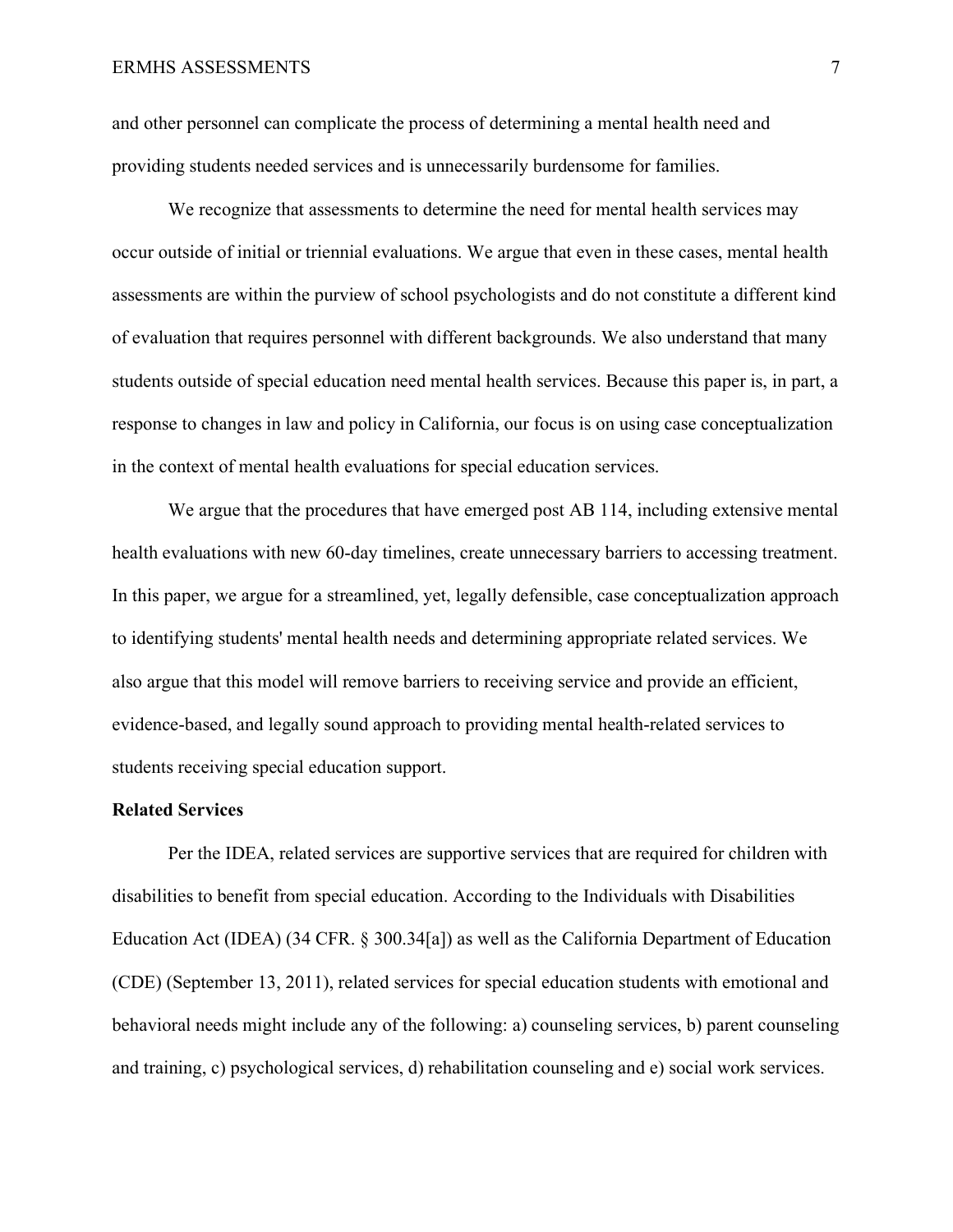These specific services are not intended to be *exhaustive* (CDE, 2011, September 13). The IDEA states explicitly that counseling services (a, b, and c above) can be provided by "…qualified social workers, psychologists, guidance counselors, or other qualified personnel (34 CFR. § 300.34 [c][2])."

The language of the IDEA is echoed in the California Code of Regulation (5 C.C.R. § 3051.10), where the California Commission on Teacher Credentialing authorizes school psychologists to provide "psychological counseling for individuals, groups, and families." No matter how school districts define mental health services, they are subject to the same legal standards and guidelines as other related services. In other words, all related services, including those for emotional and behavioral needs, support Individualized Education Plan (IEP) goals, which should address unique needs identified in the assessment process.

Special education law (34 CFR. § 300.101, 300.320, and 300.324) requires that the IEP team determine what related services, if any, are necessary for children to benefit from special education and that the IEP team must write this determination into the IEP Another way to understand this is that the IEP team must document a clear rationale for providing related services and how those services will help children to benefit from their other special education services (34 CFR. § 300.320[a][7]).

#### **Educationally Related Mental Health Services & AB 114**

Although the term Educationally Related Mental Health Services (ERMHS) is derived from the language contained in AB 114, the CDE later clarified that "ERMHS" was not a new service but instead meant "related services for students who have emotional and behavioral needs" (CDE, 2012, January 05). Despite this, LEAs and school psychologists continue to use the term ERMHS and similar terms such as ERICS, or "educationally related intensive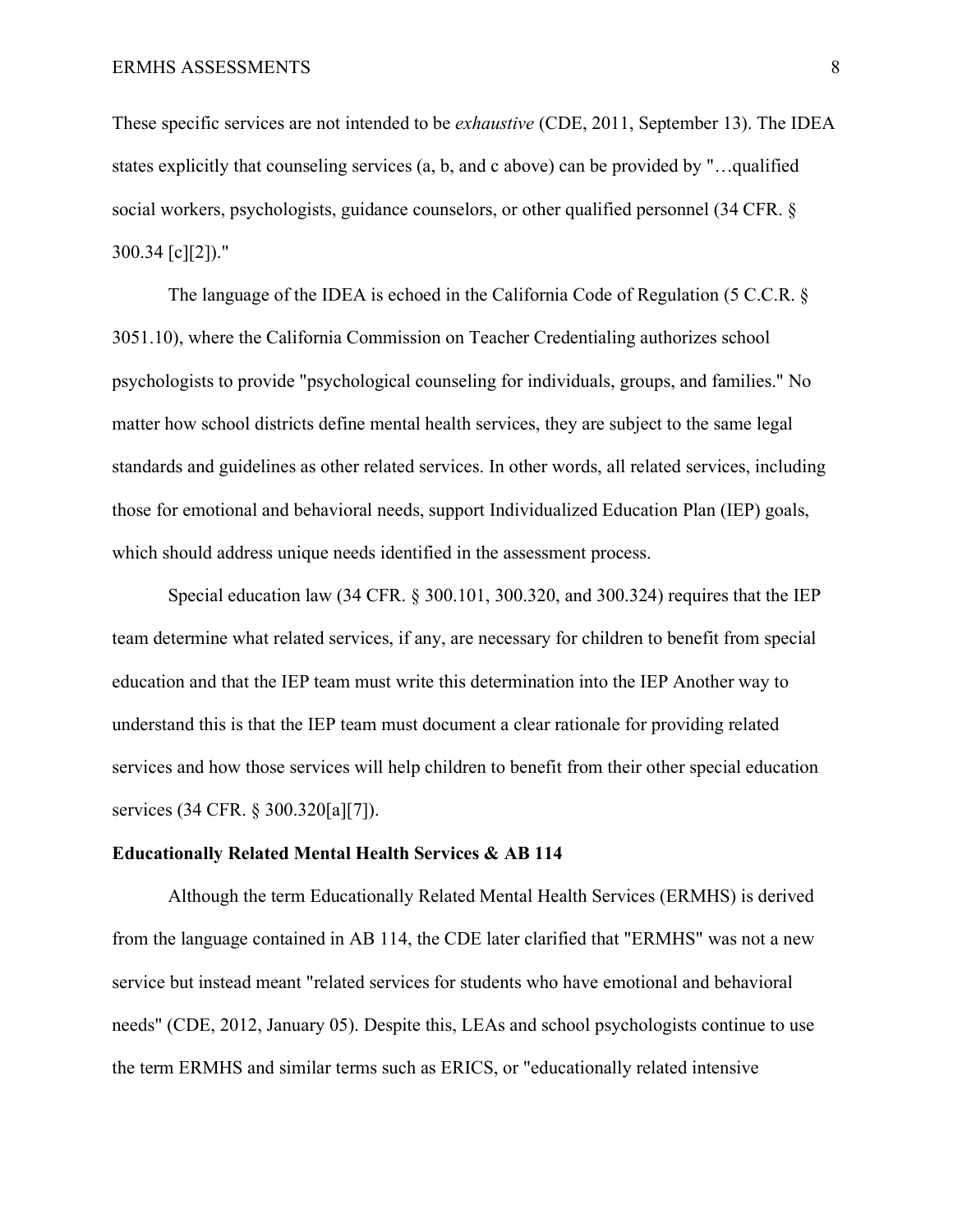counseling services" to indicate a second, more intense, level of service than what is provided by site-level practitioners. Designated Instructional Services (DIS), a term used in California synonymous with related services, is then subsequently viewed as a separate tier of services when compared to ERMHS or ERICS. Although these terms have the same legal parameters as related services, ERMHS or ERICS routinely require a lengthy 60-day evaluation period. After this drawn-out process, a more intense service, if determined necessary, is often provided by specialists who are presumed to have additional training with mental health services or, in some cases, additional licenses (e.g., LCSW, LPCC, LMFT, Licensed Psychologist).

Unfortunately, in California, establishing DIS counseling and ERMHS or ERICS as two different counseling services clouds the fact that they are both related services and subject to identical legal guidelines. This practice creates a two-tier system (sometimes three tiers) that is wholly a creation of school district policies that do not appear to have a clear basis in law and fall short of recommendation for effective School-based-mental-health-services (SBMHS; Doll et al., 2017).

This distinction seems to be a continuation of the process used by county Departments of Mental Health before AB 114, where County Mental Health Departments often did extensive assessments after receiving a referral from a school district. This approach to structuring mental health services is also different than how other related services are provided. For example, although students may move from receiving more frequent or longer sessions of occupational therapy or speech and language therapy, these services are provided by the same practitioners within the same service delivery system.

Apart from an initial 60-day special education evaluation period, students who might need ERMHS or ERICS often face an additional 60-day assessment timeline before accessing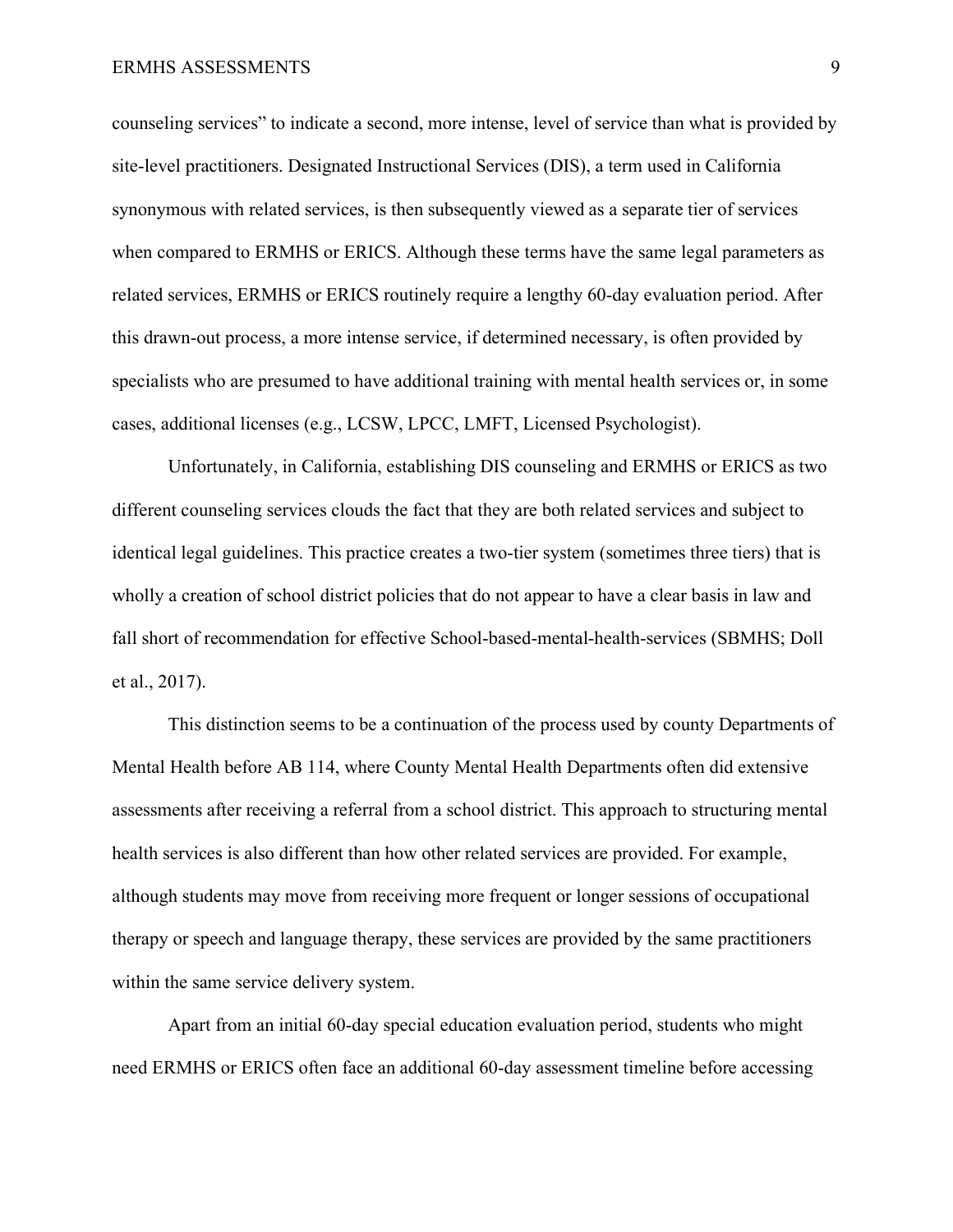these more intensive services when the IEP Team could more simply make this decision after considering extant data. For most other related services, a decision to provide more intense services is based on progress monitoring (i.e., evaluation of goal progress, target behavior reduction, increased use of adaptive replacement skills taught in counseling, etc.) and does not typically require an additional formal assessment. As such, this two-tiered system parts not only from legal precedence, but also from recommended practices that changes in the length, frequency, or intensity of interventions be based on progress monitoring data rather than timeconsuming new formal assessments (Weist et al., 2018).

#### **Assessment and Mental Health Evaluations**

Under current California law, the special education assessment process should consider whether a student's suspected disabilities and unique needs include a mental health component (CDE, 2014, March 21). If data from an initial or triennial reevaluation identifies a need that requires mental health services, the IEP team can provide that service without further evaluation. If a special education evaluation was not comprehensive enough to address this need, it would appear to open school districts up to liability for not assessing in all areas of suspected disability or for failing to identify all the student's unique needs. This position would further part from the IDEA (2004) requirement that the evaluation is "...sufficiently comprehensive to identify *all* [emphasis added] of the child's special education and related service needs, whether or not commonly linked to the disability category in which the child has been classified" (34 CFR. § 300.304[c][6]).

Further, CA Ed Code 56320 explicitly states that assessment tools:

"(3) Are administered by trained and knowledgeable personnel and are administered in accordance with any instructions provided by the producer of the assessments, except that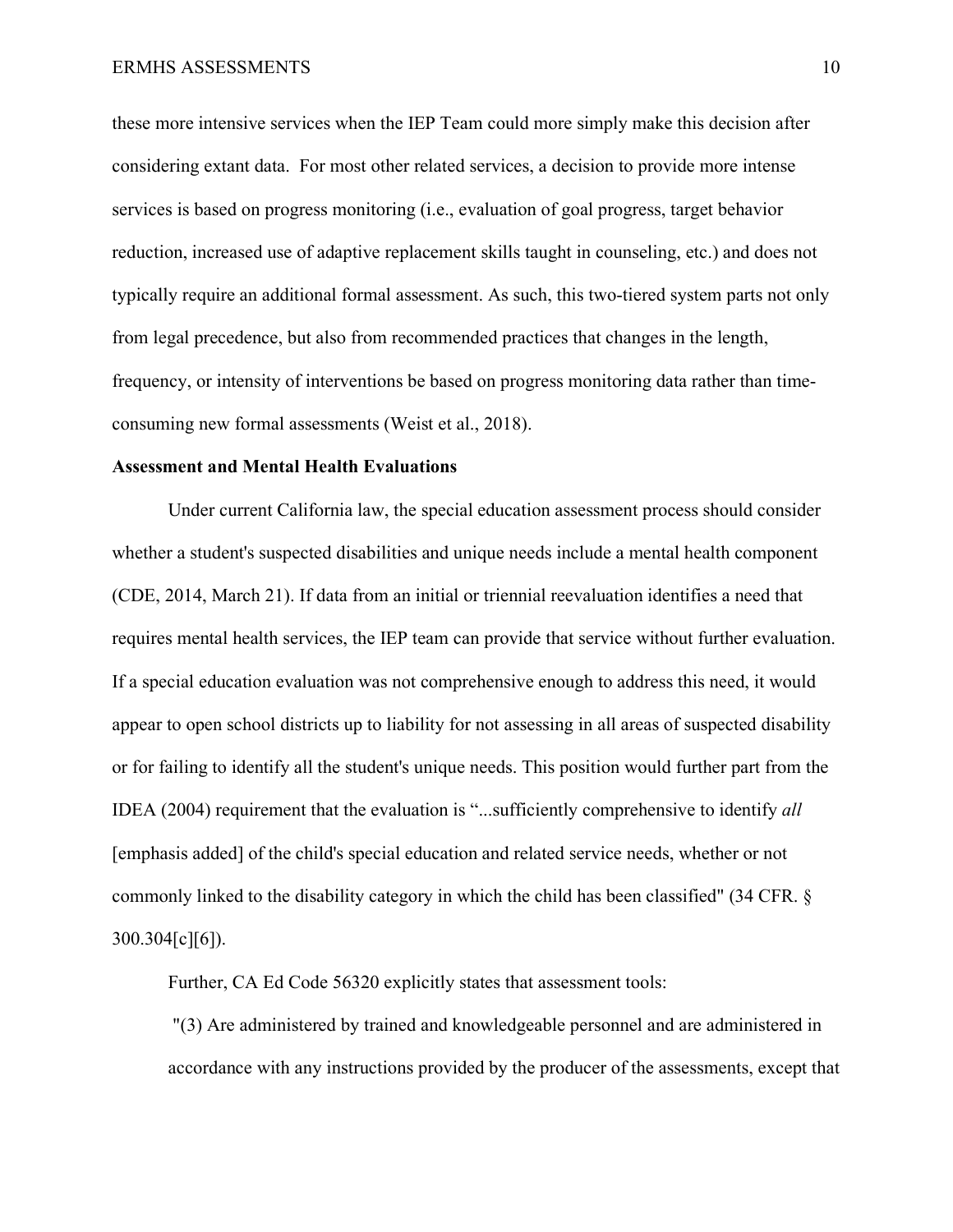individually administered tests of intellectual or emotional functioning shall be administered by a credentialed school psychologist."

School psychologists are well trained to conduct comprehensive assessments of social, emotional, and behavioral needs, and a thorough assessment conducted by school psychologists typically contains the necessary information to determine the need for mental health services and write IEP goals. In some school districts, additional assessments are conducted by personnel who are not school psychologists but hold a state license for private practice. It is important to remember that these assessments also fall under CA Ed Code 56320. It is also questionable if the additional information provided by these evaluations adds value above that of a comprehensive psychoeducational evaluation conducted by a school psychologist in determining the need for mental health services or developing IEP goals.

Considering the changes stipulated by AB 114, the CDE stated that "…many policies, procedures, and practices which were in place before AB 114 may no longer be required" (CDE 2011, July 26). In effect, the CDE discussed that AB 114 would "…potentially simplify the assessment process in some ways…" by essentially cutting out the sometimes-lengthy evaluations previously encountered by AB 3632 relying on community agencies (CDE, 2014, March 21). Yet, as already indicated, the requirement for additional mental health assessments similar to the prior procedures under AB 3632 is often maintained by local education agencies. Thus, most districts have not simplified systems, which results in long delays for students to receive services.

#### **Recommended practices: Implementing a Case Conceptualization Model**

As discussed above, the underlying confusion around the implementation of AB 114 has led to lengthy formal evaluations that do not appear to be legally required, especially for students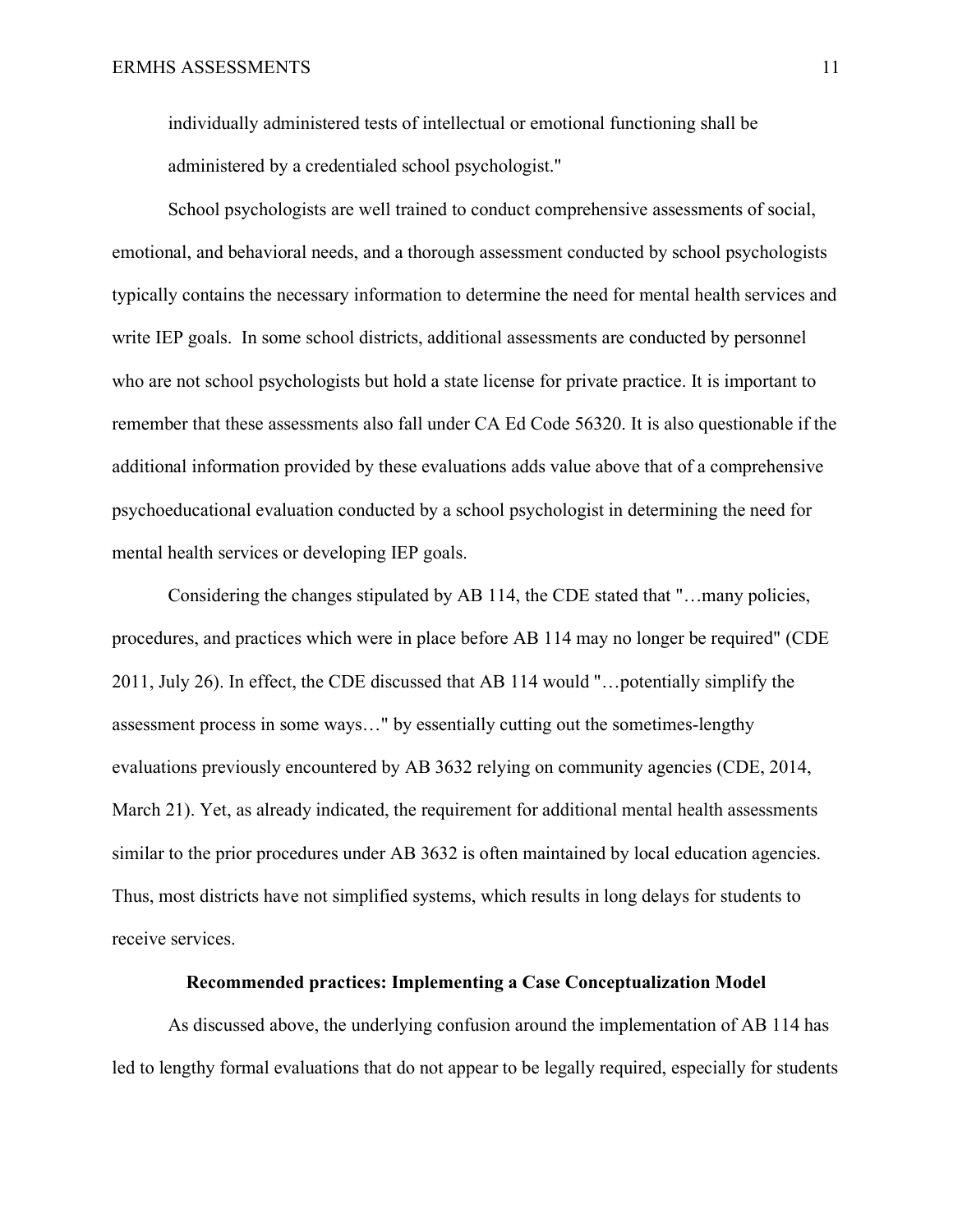#### ERMHS ASSESSMENTS 12

whose IEPs may already contain sufficient data to determine the need for more intense mental health services. These procedures appear to be an unnecessary barrier for youth with mental health struggles. In addition to delaying the time before services can be provided, our observations suggest that current ERMHS evaluations are often redundant with "ordinary" psychoeducational assessments and do not necessarily provide relevant data to guide treatment and progress monitoring (Arora et al., 2016).

Often these evaluations are guided by the notion that further knowledge about the nature of the student's psychopathology, usually in the form of "accurate diagnoses," will help guide decision making and goal setting. There are several problems with this focus, one being the questionable reliability of many psychiatric diagnoses. For example, a critique of the reliability of the DSM-5 found reliability statistics of only 0.28 for major depressive disorder and only 0.20 for generalized anxiety disorder (Vanheule et al., 2014). These reliability statistics for diagnosing common mood disorders are a little better than chance.

Categorical systems for classifying disorders have also been criticized for lacking treatment validity and utility for guiding treatment selection (Jablensky, 2016; Regier et al., 2013). Although we believe that school psychologists should have a working knowledge of systems like the DSM-5, the notion that this knowledge is critical to determining mental health needs is a misconception. It is also important to note that DSM diagnoses are not required in law for students to receive special education or related services. This is true even for school-based mental health services.

#### **Case Conceptualization**

As an alternative to the practices critiqued above, we recommend the use of case conceptualization. Case conceptualization, also referred to as case formulation, is a process that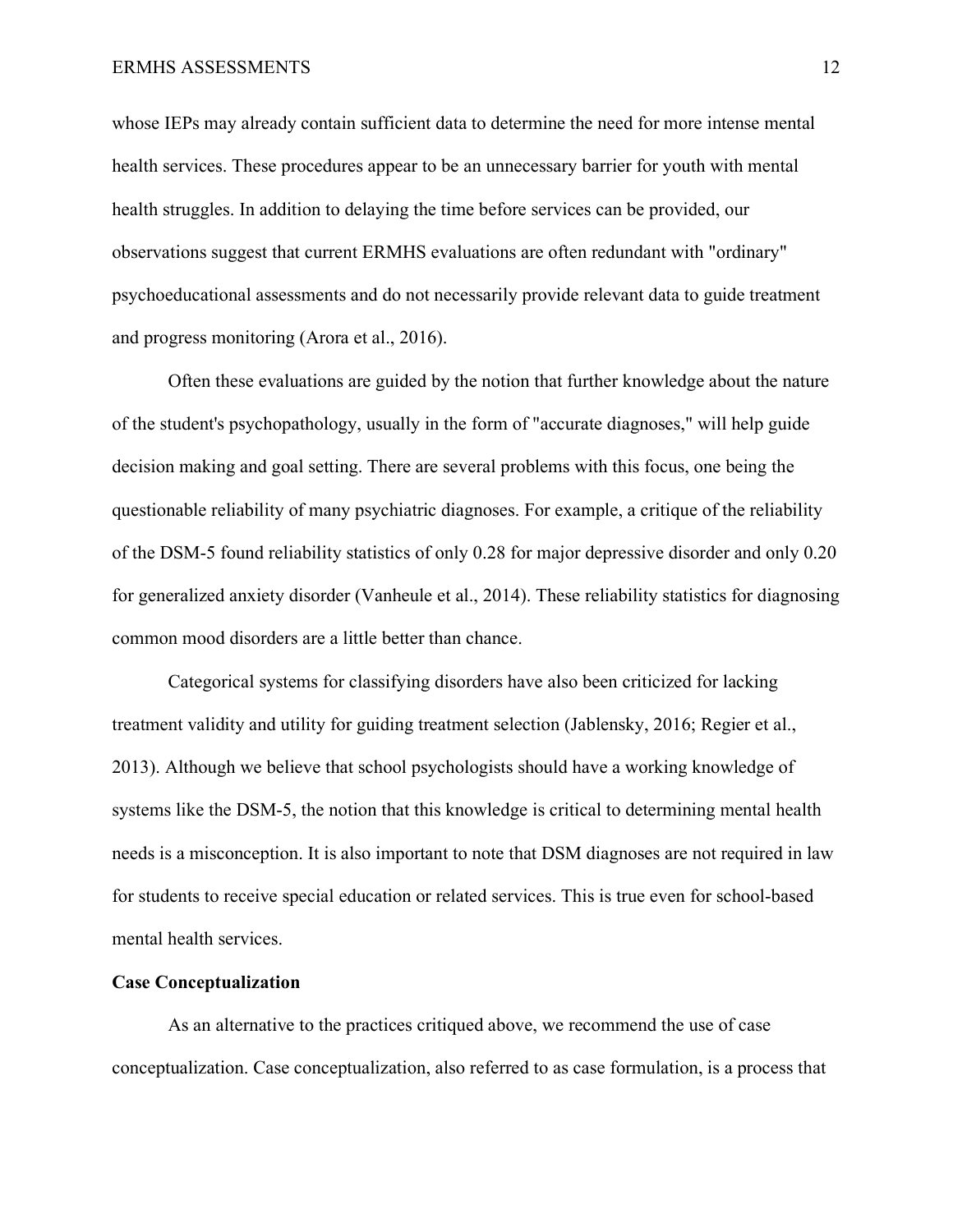#### ERMHS ASSESSMENTS 13

is ongoing both before and during treatment or interventions. It entails the collection, organization, and interpretation of individual and contextual data to provide a comprehensive picture of clients and their strengths and needs, potential explanations or hypotheses for an individual's present psychological, interpersonal, and behavioral challenges, and possible treatments or interventions (Butler, 1998; Dudley, Ingham, Sowerby, & Freeston, 2015; Easden & Fletcher, 2020; Liese & Esterline, 2015). Although case conceptualization may involve gathering further assessment data if needed, it emphasizes organizing and interpreting prior data before deciding if more assessment is required.

The American Psychological Association Presidential Task Force on Evidence-Based Practice (2006) regards case conceptualization as one of the core components of clinical expertise. Additionally, case conceptualization fits well with the NASP practice model and its emphasis on data-based decision making and the use of a problem-solving model (NASP, 2020). As a problem-solving approach, case conceptualization focuses on connecting assessment to treatment, which is often missing from typical special education evaluations, including ERMHS evaluations.

It is essential when creating a case conceptualization to identify problems or symptoms that target the core of an individual's struggles (Christon et al., 2015). The process can be done collaboratively with clients, thus, strengthening the therapeutic alliance (Butler, 1998; Dudley et al., 2015). In behavioral psychology, this has been referred to as keystone behaviors (Barnett et al., 1996). Barnett and colleagues describe keystone behaviors as "…those [behaviors] that, if changed, are likely to positively impact the largest set of other significant behaviors, perceptions, or problem environments" (1996, p. 97). In other words, the focus of treatment should be on those emotions, thoughts, and behaviors that will provide the most benefit to the client.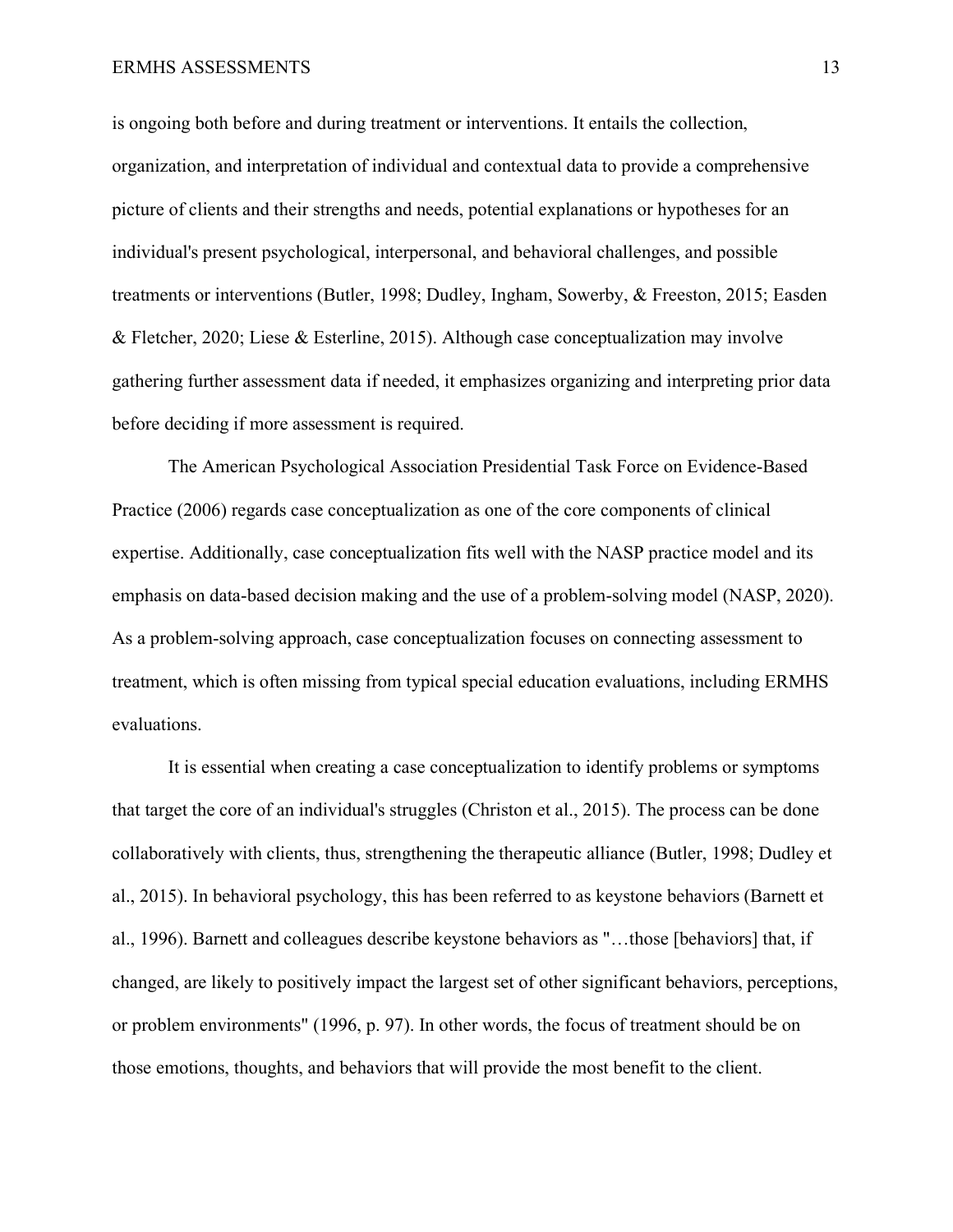Case conceptualization has been described as the backbone of psychotherapy and is promoted by numerous professionals and their organizations (Christon et al., 2015). Across several treatment approaches, case conceptualization has been recognized as an effective way of determining outcomes useful in clinical and research settings (Eells, 2013). Additionally, case conceptualization is transtheoretical and serves different theories or approaches to mental health interventions (Liese & Esterline, 2015). While theories and method vary in case conceptualization, commonly shared components include (1) identifying primary concerns, or the problem; (2) soliciting information through collaborative efforts to describe the issue and underlying processing; (3) organizing and integrating information; and (4) interpreting synthesized data to guide treatment and inform continued monitoring (Ridley et al., 2017a).

Further development and evaluation continue to inform the use of case conceptualization as an evidence-based practice (Christon et al., 2015; Haynes et al., 2020; Ridley & Jeffrey, 2017b). Although there is limited research, the utility of case conceptualization is supported by the results of studies that examined its use with behavioral interventions and cognitive behavioral therapy. For example, an analysis of 19 studies that compared pre-intervention functional behavioral assessment (FBA), a type of case conceptualization used with behavioral interventions, with no FBA interventions, found that pre-intervention FBA interventions resulted in larger effect sizes (Hurl, et al., 2016). In another study that involved the analysis of 40 audio recordings of therapists, Gower (2011) used the Collaborative Case Conceptualisation - Rating Scale (CCC-RS) in conjunction with other ratings to investigate the relationship between case conceptualization and client outcomes. Gower found that competence in case conceptualization was positively and significantly correlated with outcomes for clients treated for depression (2011). A limitation of this paper, and others promoting case conceptualization, remains the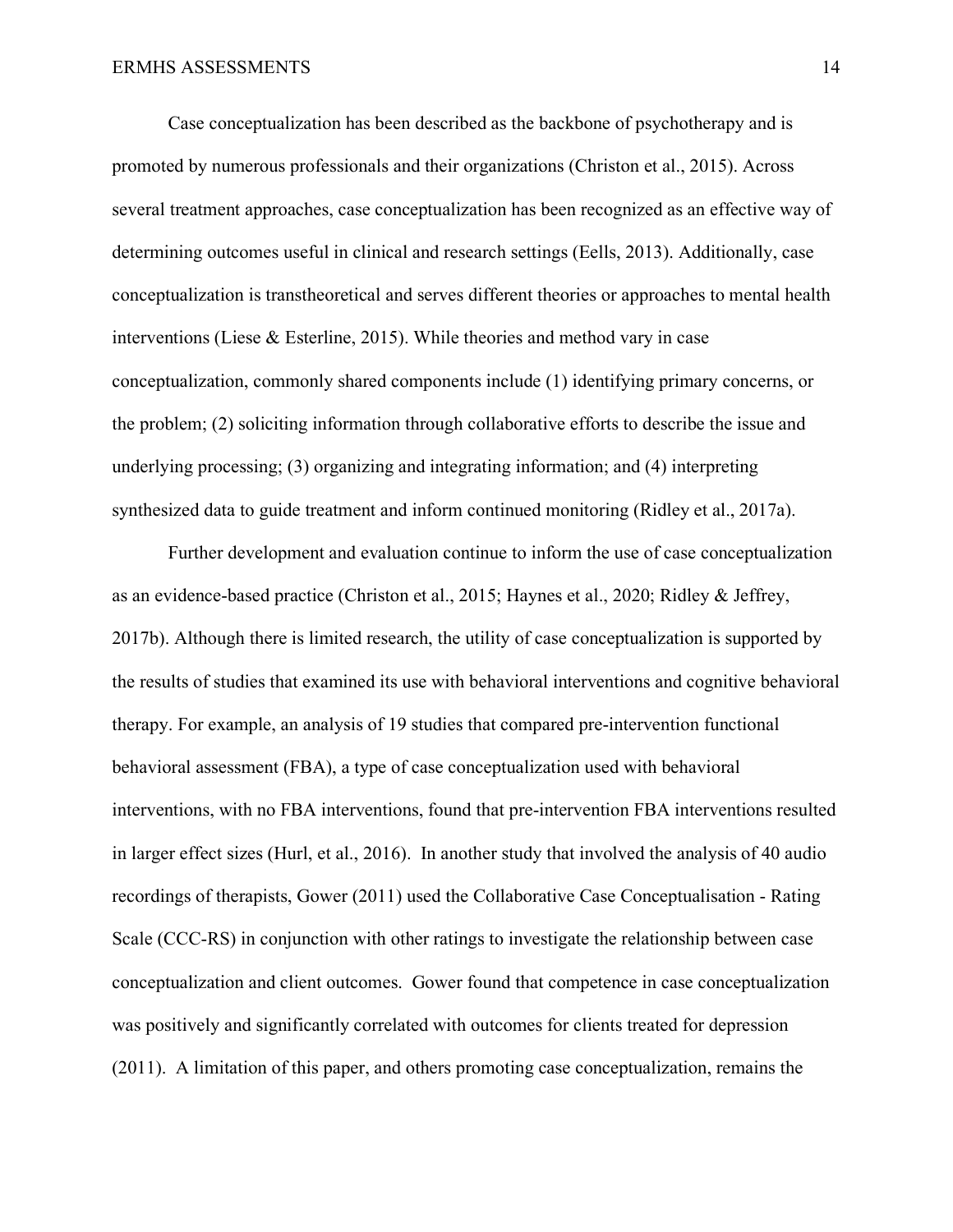#### ERMHS ASSESSMENTS 15

acknowledged lack of empirical studies supporting the use of case conceptualization. Future studies are needed to explore formal case analysis of case conceptualization methods within the IEP process to understand its utility better.

The model we propose here is an adaptation of Liese and Esterline's (2015) model. We have chosen this model because it has features, including concept mapping and a problem grid, that facilitate the development of a case conceptualization by providing visual representations of the nature of clients' problems. We also believe that these visual representations make Lise and Esterline's model more useful in multidisciplinary teams.

Lise and Esterline's (2015) model is described as a tool for working with adults. As part of our adaptation, we suggest a series of questions that allow a school psychologist or a multidisciplinary team to evaluate the information available and determine a decision regarding the appropriateness of school-based mental health services for children. The first steps follow Liese and Esterline's model and begin by building a problem grid (see Table 2), developed early in the assessment or during initial counseling sessions. Through discussion and inquiry, priority problems are identified along with related behaviors, feelings, and thoughts. The second stage involves the counselor conceptualizing the case by developing a concept map (Liese  $\&$  Esterline, 2015). A concept map makes connections between different problems and hypothesizing possible explanations (see Figure 1). Liese & Esterline (2015) describe the process of creating a concept map in four steps:

- 1. "The client's name is placed in a circle at the center of the concept map, and the client's main problems are plotted around the circle
- 2. The client's behaviors, feelings, and thoughts are then plotted in circles around the problems associated with them.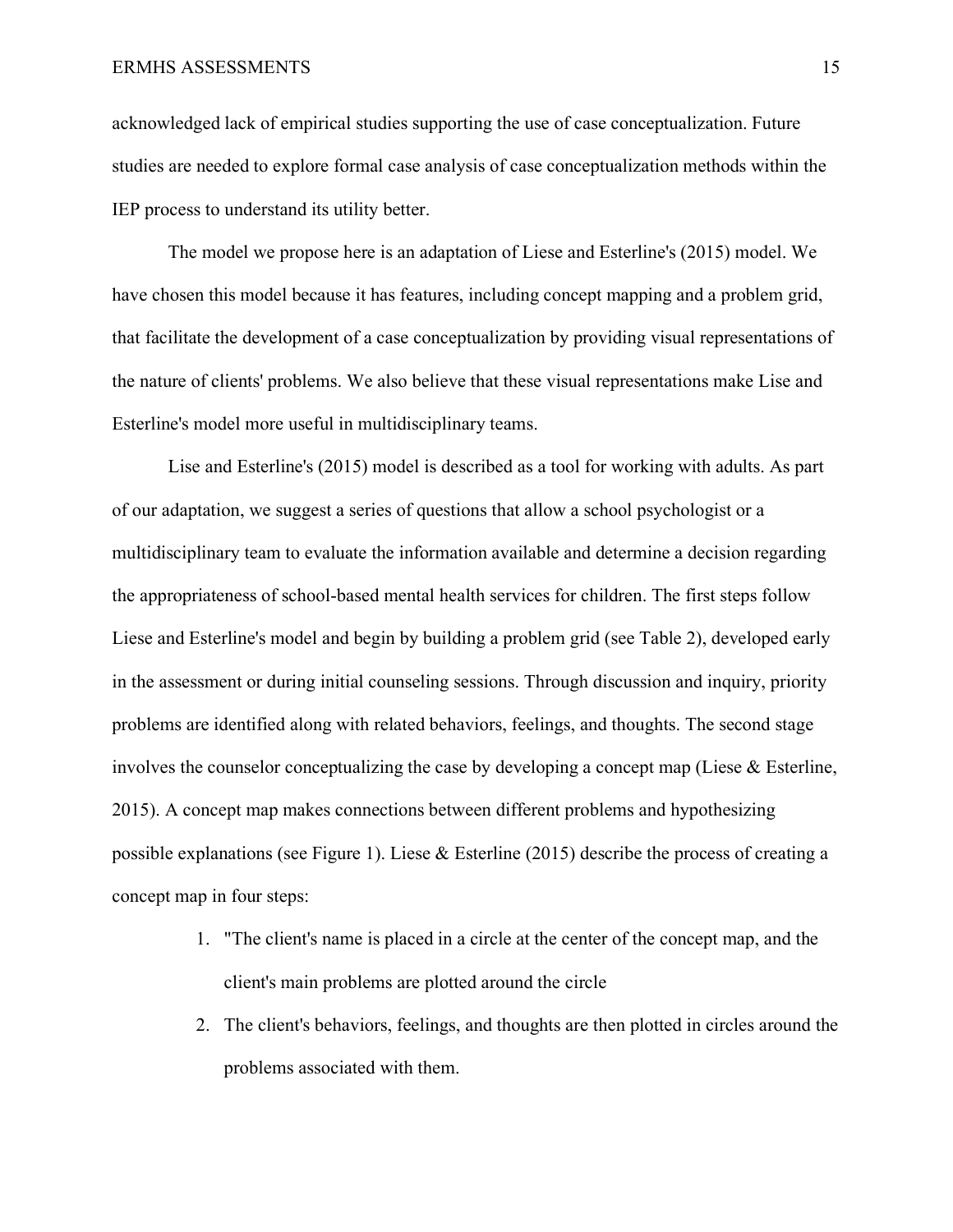- 3. The problems are plotted so that problems that have a close connection are put close together.
- 4. Arrows are used to indicate dynamic relationships between problems, behaviors, feelings, and thoughts" (Liese & Esterline, 2015, p. 191).

The length of these two initial stages may vary depending on the number, complexity, and severity of problems. These two first stages of the case conceptualization process should involve prior assessment data and other elements of a client's history. If an ongoing case is being used, existing progress monitoring data may support and shape the case. Garry's case presented below, while mostly fabricated, is based on the authors' experiences with students and their everyday struggles related to anxiety, social stress, and academics.

Common recurring themes (Table 2) are noted as well as specific comments (e.g., "I'm afraid I won't succeed") drawn from assessment interviews and initial sessions. In this case, anxiety quickly presents as a definite problem with specific behaviors, feelings, and thoughts. In Garry's case, anxiety is undoubtedly a core problem, but it is essential to also account for other related difficulties such as social withdrawal and academics. The resulting problem grid should be carefully reviewed by the student, the assessors, and appropriate staff (teachers, parents, previous assessments) and sensitively while maintaining sensitivity and confidentiality.

With the development of a strong therapeutic rapport and a thorough understanding of a student's difficulties, the concept map (Figure 1) is used to further visually enhance and review the case with a student. Garry's main problems were plotted in rectangular shapes to establish themes from the problem grid. Surrounding circles are connected to indicate their dynamic relationships with the primary areas of concern. Following Liese and Esterline's (2015) guidelines, this information can be used collaboratively to identify, expand, and process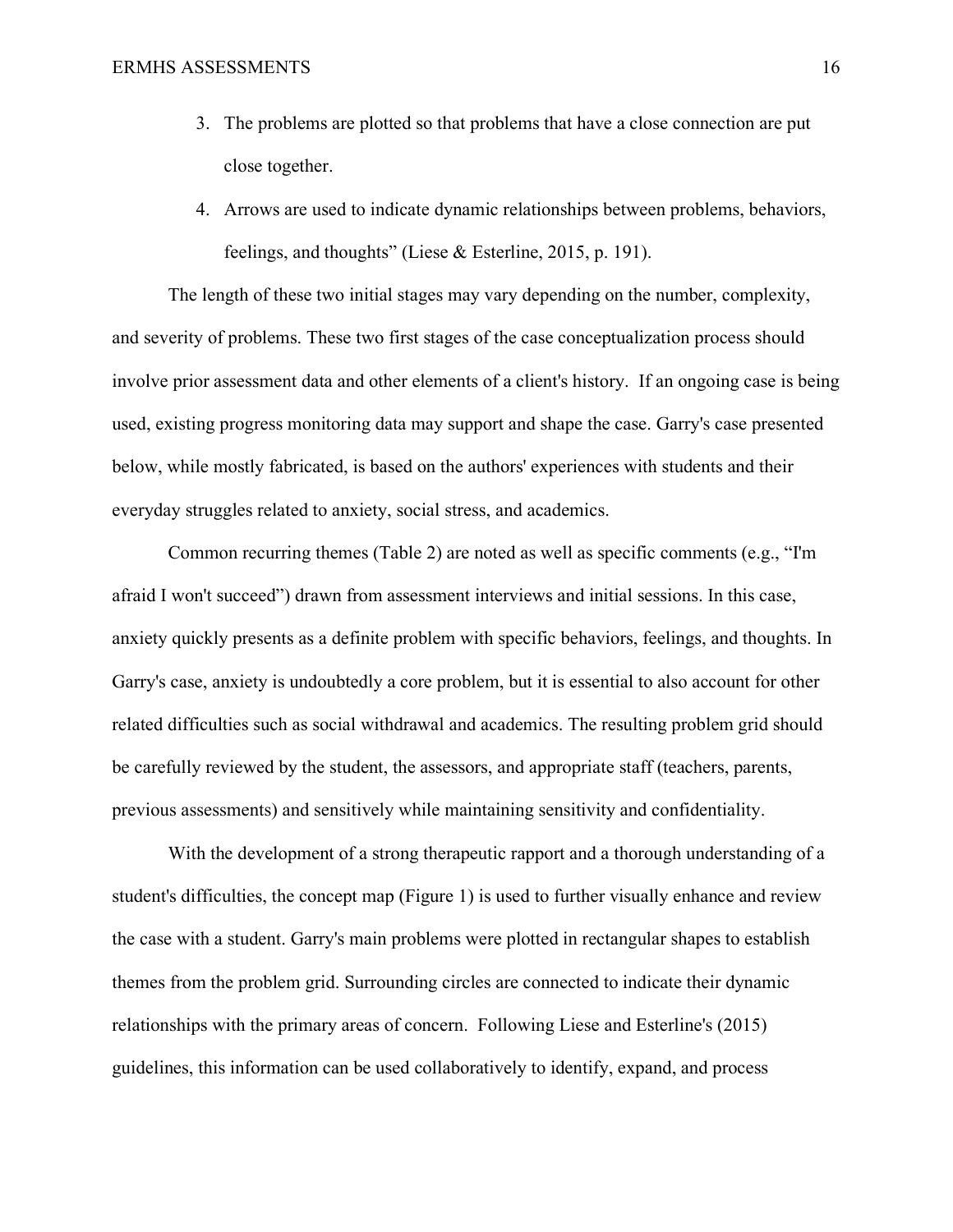problems identified during counseling. For example, stress from Garry's academic difficulties was identified as a significant contributor to his anxiety and subsequent feelings of helplessness, incompetency, and low self-esteem. In turn, these difficulties perpetuated feelings of social anxiety and inferiority in academic settings, creating a cycle of anxiety building on anxiety. Once these steps are completed, we recommend the IEP team consider the following steps and questions:

- 1. Briefly describe this child without using any words from IDEA, the DSM, or other formal descriptions.
- 2. Describe any known traumatic experiences can be acute crises or ongoing long-term stresses that negatively impact development or function.
- 3. What about the family and this child's social context, including community, family, school, classroom, and other ecological factors are important to consider in figuring out a diagnosis and treatment plan? Include any cultural or broader social influences. Be specific and concrete, i.e., **this** child and **this** family.
- 4. What are the child's strengths, or what areas of functioning are intact? What is the evidence available to support this conclusion?
- 5. What are the student's limitations or areas of concern and need? What is the available evidence to support these conclusions?
- 6. How has this student been described using IDEA classifications or DSM diagnoses? What evidence supports these classifications?
- 7. Given all the information above, considering the student's unique needs, what are the priority areas for support or intervention, and why?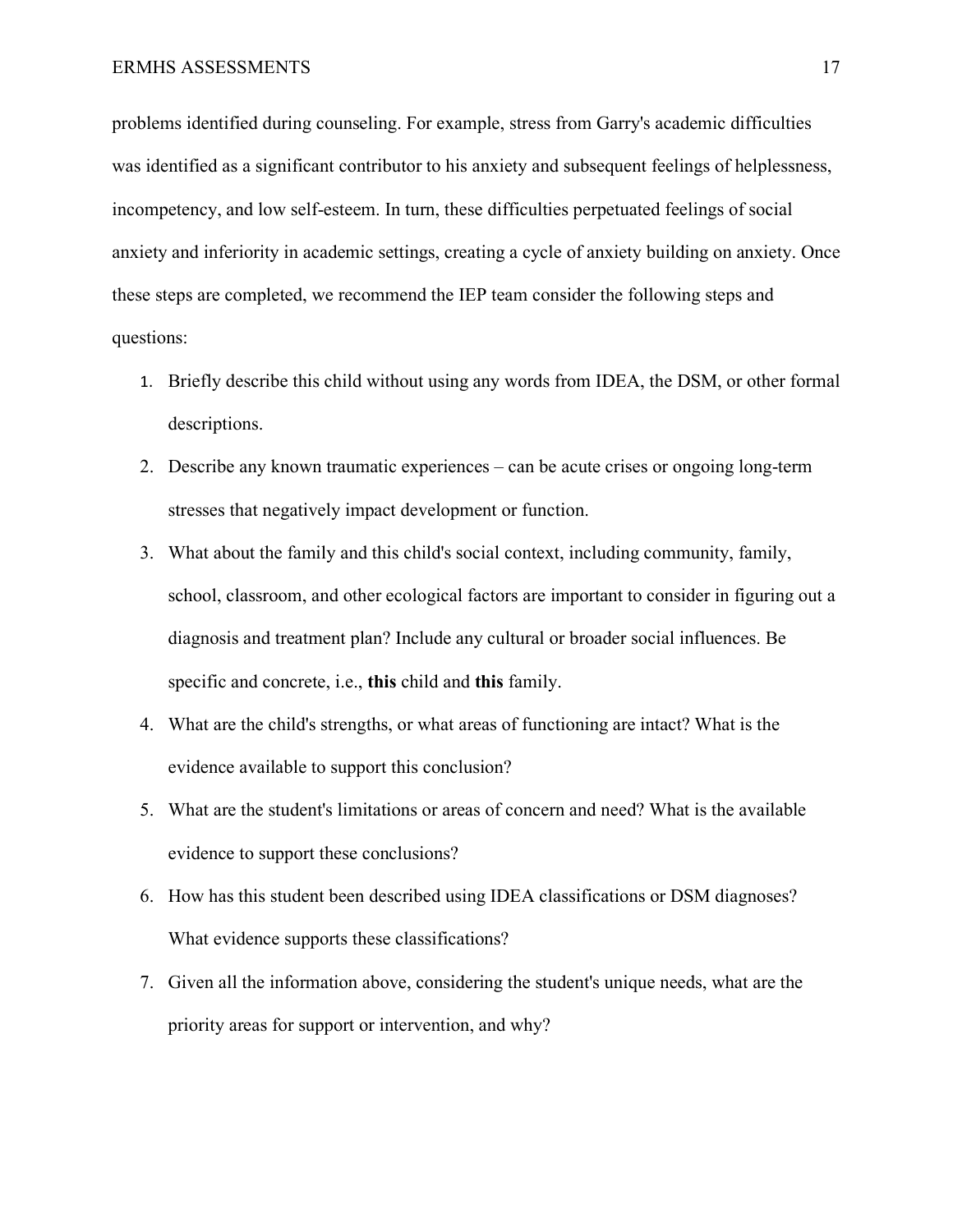- 8. If these needs were to improve, what would be a reasonable outcome? How might these outcomes be assessed or measured?
- 9. Which of these services would support current IEP goals? How would they be improved?
- 10. Are new goals necessary to capture the outcome described above? If so, what goals would best achieve this outcome?
- 11. Is there enough information available to warrant the provision of related services for social, emotional, and behavioral needs?
	- a. If not, what additional assessment would provide relevant information?
	- b. If there is enough information, which related services are needed and what unique needs will they support.

#### **Conclusion**

The process described above responds directly to the legal mandates surrounding the provision of related services. In many cases, by gathering useful data and adhering to legal requirements, case conceptualization can eliminate the additional assessments that is often done when IEP teams consider the need for mental health services. Case conceptualization has the potential to provide a more efficient process for the delivery of these services. It will also help the team identify what other information may be necessary if more assessment is recommended, making any further evaluation more focused. Lastly, a case conceptualization process, which will often be based on information already available to an IEP team, will be less intrusive to students and their families, who have often already been subject to time-consuming and extensive evaluations. Although our discussion has focused on the mental health needs of special education students, we also believe that case conceptualization has the potential to benefit all students who need mental health services, including general education students. Although we argue for the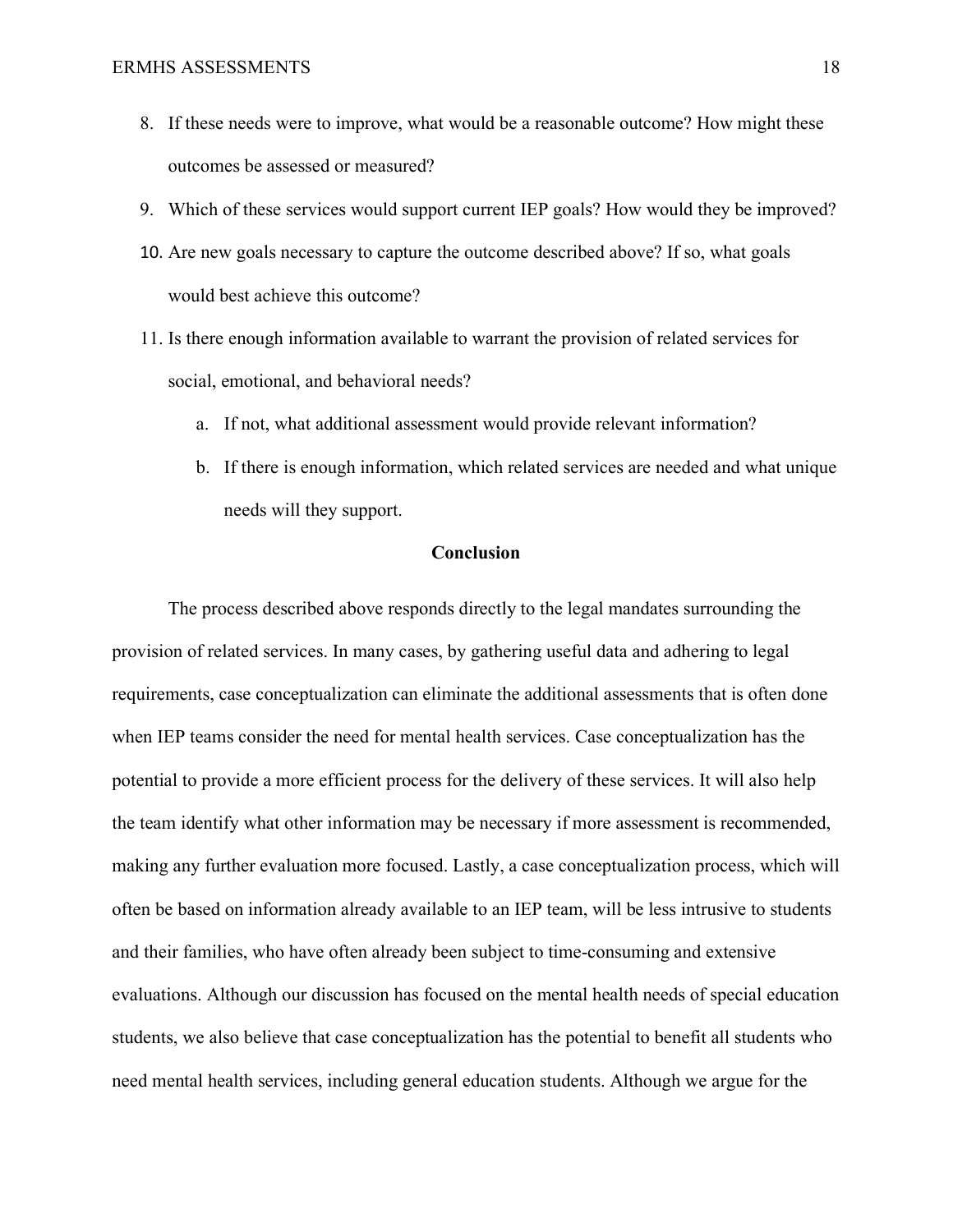benefits of case conceptualization as a way of developing a broad picture of students' strengths and needs, we also recommend that future research examine if case conceptualization leads to better outcomes for children.

On behalf of all authors, the corresponding author states that there is no conflict of interest.

#### Compliance with ethical standards

This research leading to this paper did not involve gathering data from humans or animals; thus, no informed consent was required. On behalf of all authors, the corresponding author states that there is no conflict of interest.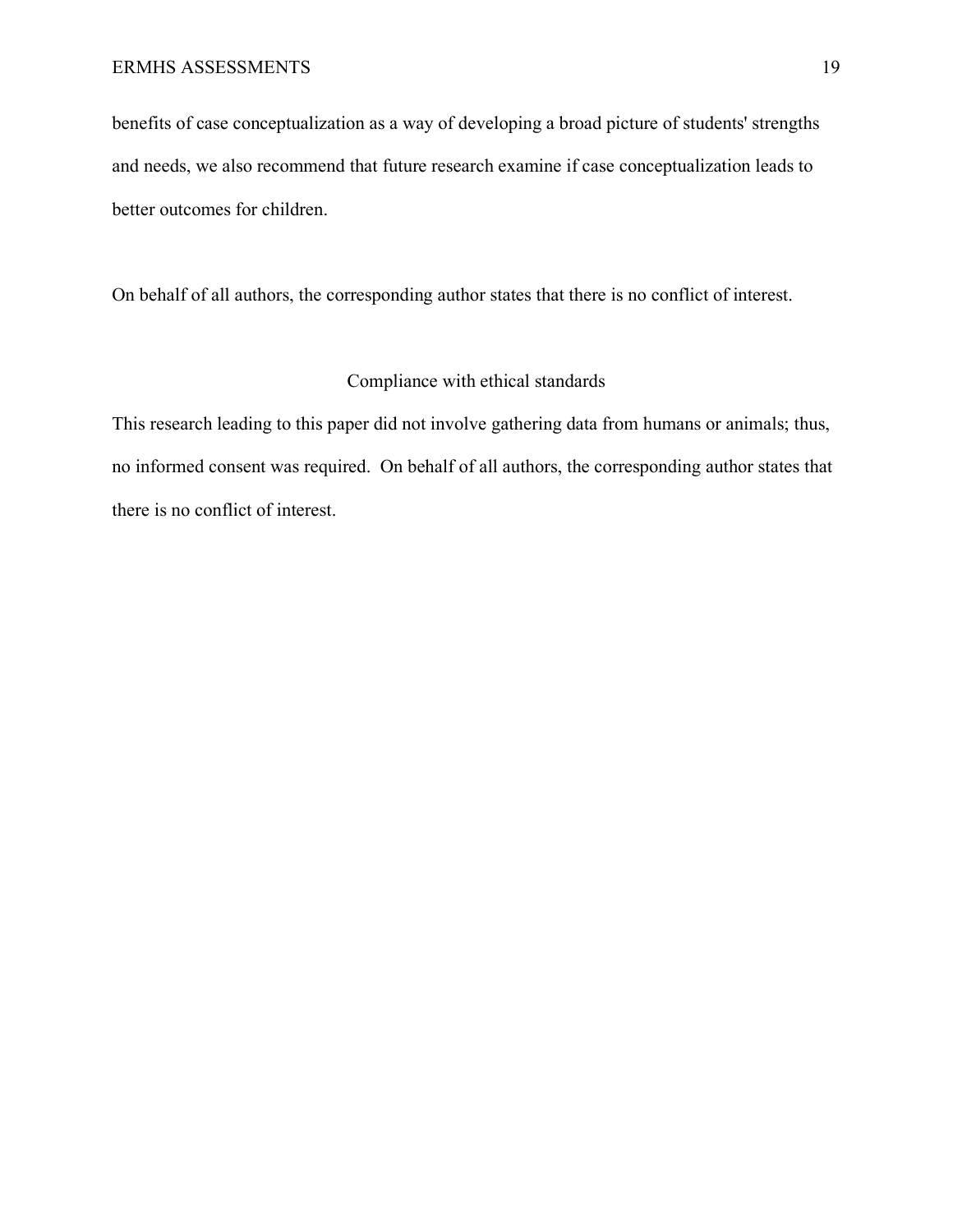#### **References**

- A.B. 3632, Chapter 26 (1984).
- A.B. 114, Chapter 43. (2011).
- Adelman, H. S. & Taylor, L. (2012). Mental health in schools: Moving in new directions. *Contemporary School Psychology, 16*, 9-18. [http://www.caspwebcasts.org/new/index.php?option=com\\_content&view=article&id=51](http://www.caspwebcasts.org/new/index.php?option=com_content&view=article&id=51&Itemid=60)

[&Itemid=60](http://www.caspwebcasts.org/new/index.php?option=com_content&view=article&id=51&Itemid=60)

- American Psychiatric Association. (2013). *Diagnostic and statistical manual of mental disorders* (5th ed.). Author.
- American Psychological Association Presidential Task Force on Evidence-Based Practice (2006). Evidence-based practice in psychology. *American Psychologist, 61*(4), 271–285. [https://doi-org/10.1037/0003-066X.61.4.271](https://doi-org.libproxy.chapman.edu/10.1037/0003-066X.61.4.271)
- Arora, P. G., Connors, E. H., George, M. W., Lyon, A. R., Wolk, C. B., & Weist, M. D. (2016). Advancing evidence-based assessment in school mental health: Key priorities for an applied research agenda. *Clinical Child and Family Psychology Review*, *19*(4), 271-284. <https://doi.org/10.1007/s10567-016-0217-y>
- Barnett, D., Bauer, A., Ehrhardt, K., Lentz, F., & Stollar, S. (1996). Keystone targets for change: Planning for widespread positive consequences. *School Psychology Quarterly, 11*(2), 95- 117.<https://doi.org/>[10.1037/h0088923](https://psycnet.apa.org/doi/10.1037/h0088923)
- Burns, B. J., Costello, E. J., Angold, A., Tweed, D. Stangl, D., Farmer, E. M., & Erkanli, A. (1995). Children's mental health service use across service sectors. *Health Affairs, 14*, 147-159. <https://doi.org/10.1377/hlthaff.14.3.147>
- Butler, G. (1998). Clinical formulation. In A.S. Bellack & M. Hersen (Eds.), *Comprehensive clinical psychology*. Pergamon.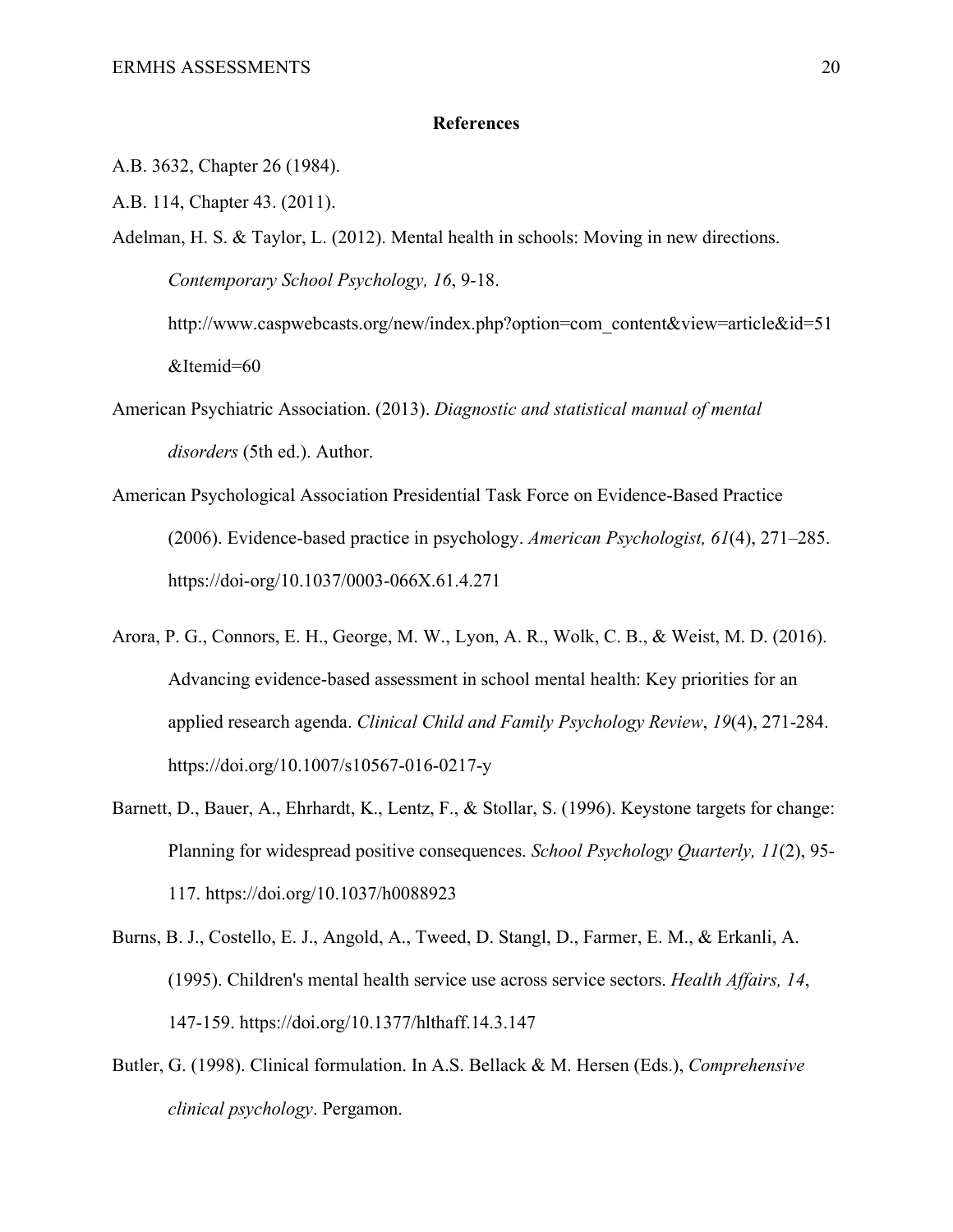- California Commission on Teacher Credentialing. (n.d.). [https://www.ctc.ca.gov/docs/default](https://www.ctc.ca.gov/docs/default-source/leaflets/cl606c.pdf)[source/leaflets/cl606c.pdf](https://www.ctc.ca.gov/docs/default-source/leaflets/cl606c.pdf)
- California Department of Education. (2011, July 26). *Assembly Bill 114: Local Educational Agencies' Responsibility for Providing Related Services to Students with Disabilities.*  <https://www.cde.ca.gov/sp/se/ac/ab114memo.asp>
- California Department of Education. (2011, September 13). *Assembly Bill 114: Related Services Under the Individuals with Disabilities Education Act.*

<https://www.cde.ca.gov/sp/se/ac/rltdsrvcidea.asp>

- California Department of Education (2012, January 05). *Assembly Bill 114: Use of mental health funds in the budget act of 2011-12.* <https://www.cde.ca.gov/sp/se/ac/useofmhfunds.asp>
- California Department of Education (2014, March 21). *Assembly Bill 114: Assessment Summary-Revised*.<https://www.cde.ca.gov/sp/se/ac/documents/assessmentsummary.doc>
- Castillo, J. M., Wolgemuth, J. R., Barclay, C., Mattison, A., Tan, S. Y., Sabnis, S., Brundage, A., & Marshall, L. (2016). A qualitative study of facilitators and barriers related to comprehensive and integrated school psychological services. *Psychology in the Schools, 53*(6), 641–658. [https://doi.org/10.1002/pits.21932](https://doi-org.leo.lib.unomaha.edu/10.1002/pits.21932)
- Christon, L. M., McLeod, B. D., & Jensen-Doss, A. (2015). Evidence-based assessment meets evidence-based treatment: An approach to science-informed case conceptualization. *Cognitive and Behavioral Practice, 22*(1), 36–48.

https://doi.org/10.1016/j.cbpra.2013.12.004

Committee on School Health (2004). School-based mental health services. *Pediatrics, 113*(6), 1939-1845. <http://pediatrics.aappublications.org/content/113/6/1839>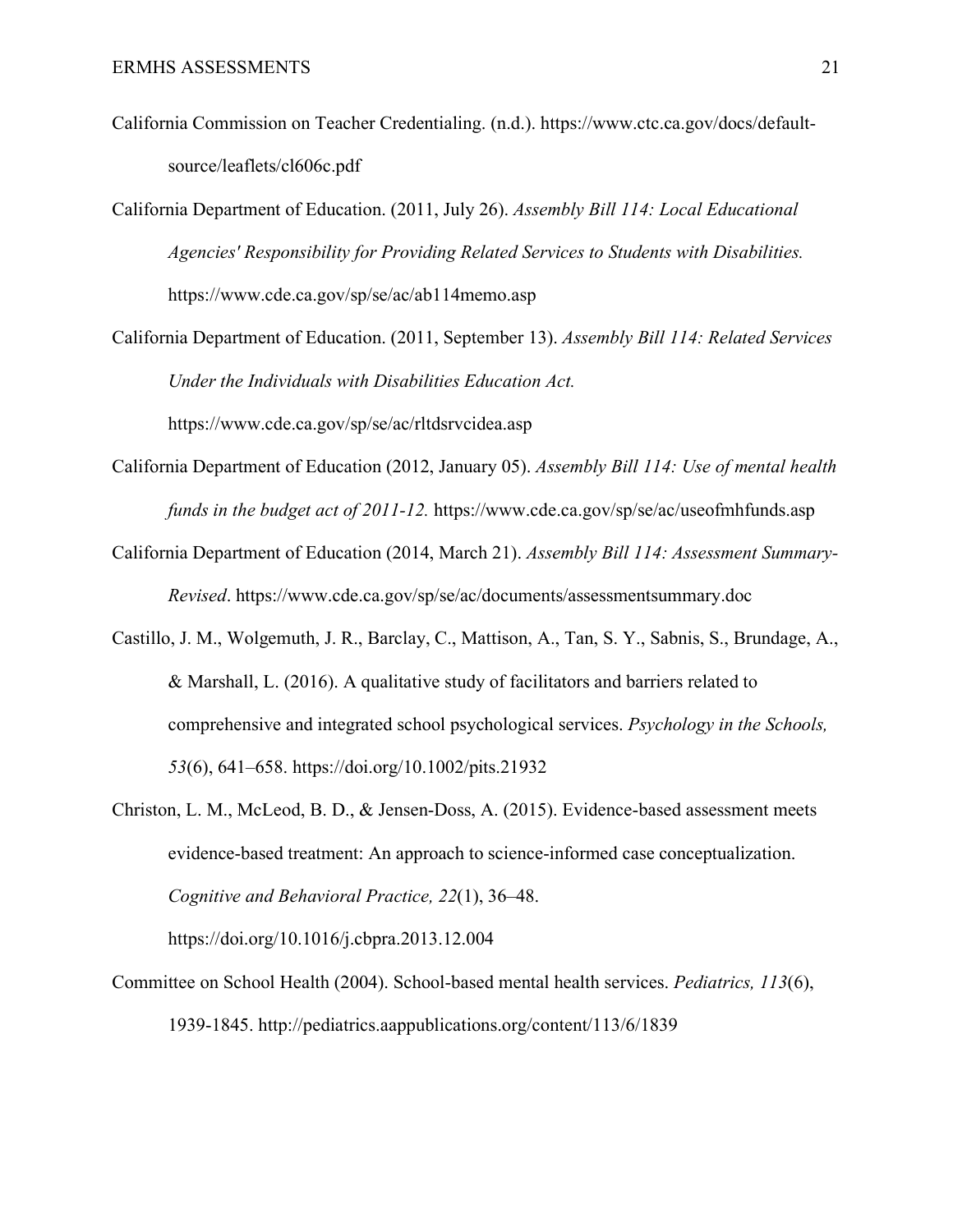- Cowan, K. C. (2010). The NASP Practice Model: A framework for promoting and implementing a comprehensive role. *Communique Online, 39*(4).
- Dudley, R., Ingham, B., Sowerby, K., & Freeston, M. (2015). The utility of case formulation in treatment decision making; the effect of experience and expertise. *Journal of Behavior Therapy and Experimental Psychiatry*, *48*, 66–74.

<https://doi.org/10.1016/j.jbtep.2015.01.009>

- Easden, M. H., & Fletcher, R. B. (2020). Therapist competence in case conceptualization and outcome in CBT for depression. *Psychotherapy Research, 30*(2), 151. https://doi.org/10.1080/10503307.2018.1540895
- Education Code, 34 C.F.R. § 300.34[a] (2004).<https://sites.ed.gov/idea/>
- Education Code, 34 C.F.R. § 300.34 [c][2] (2004).<https://sites.ed.gov/idea/>
- Education Code, 34 C.F.R. § 300.101 (2004).<https://sites.ed.gov/idea/>
- Education Code, 34 C.F.R. § 300.320 (2004).<https://sites.ed.gov/idea/>
- Education Code, 34 C.F.R. § 300.304 [c][6] (2004).<https://sites.ed.gov/idea/>
- Education Code, 34 C.F.R. § 300.324 (2004).<https://sites.ed.gov/idea/>
- Education Code, 5 C.C.R. § 3051.10. [https://govt.westlaw.com](https://govt.westlaw.com/)
- Eells, T. D. (2013). The case formulation approach to psychotherapy research revisited. *Pragmatic Case Studies in Psychotherapy*, *9*(4), 426–447. [https://doi.org/10.14713/pcsp.v9i4.1834](https://doi-org.libproxy.chapman.edu/10.14713/pcsp.v9i4.1834)
- Fagan, T. K., & Wise, P. S. (2000). *School Psychology: Past, Present, and Future. Second Edition*. NASP Publications.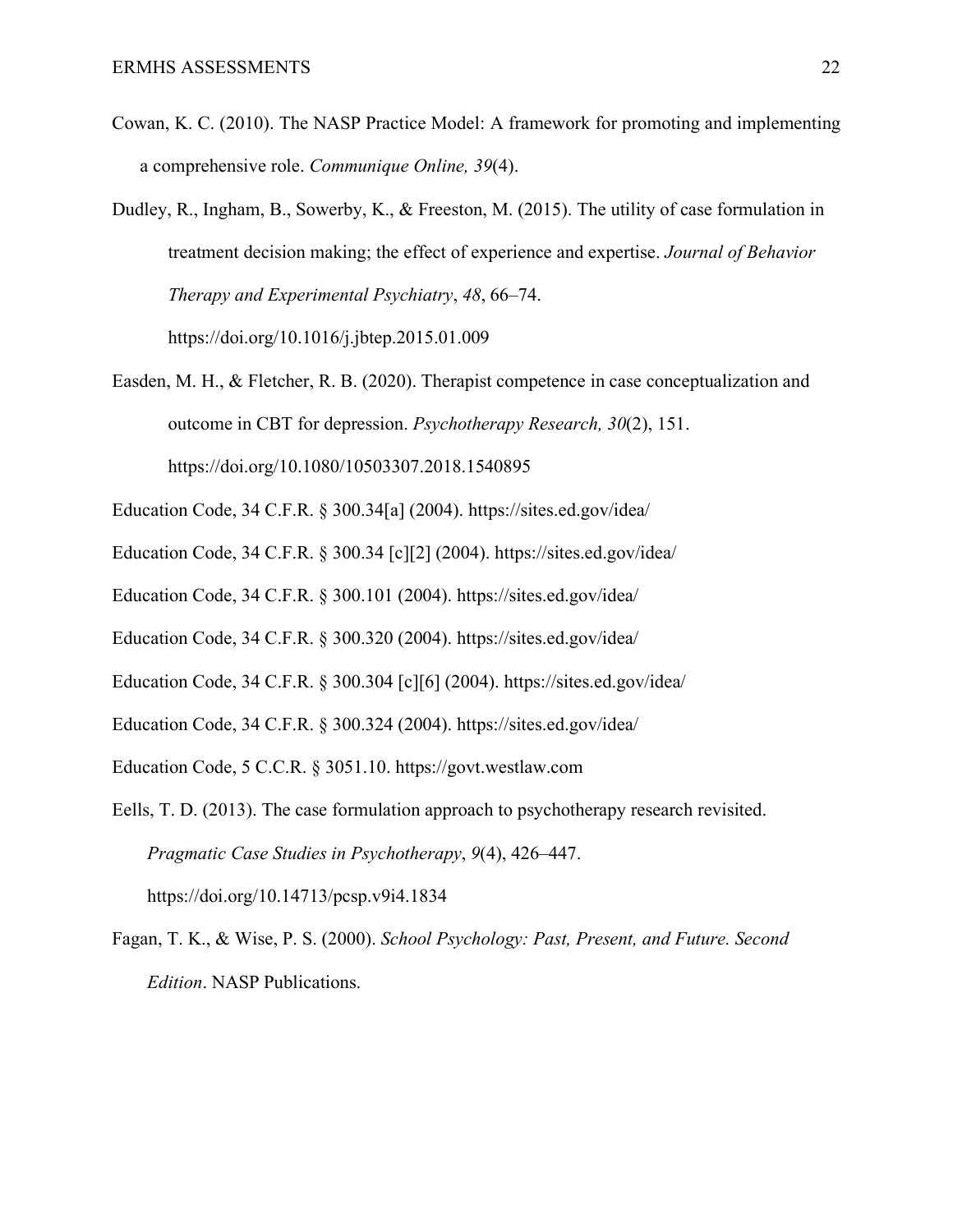- Freedman, R., Lewis, D., Michels, R., Pine, D., Schultz, S., Tamminga, C., & ... Yager, J. (2013). The initial field trials of DSM-5: New blooms and old thorns. *American Journal of Psychiatry, 170*(1), 1-5.<https://doi.org/10.1176/appi.ajp.2012.12091189>
- Gower, P. (2011). *Therapist competence, case conceptualization and therapy outcome in cognitive behavioural therapy* (Doctoral dissertation, University of Exeter, Exeter, United Kingdom). https://ore.exeter.ac.uk/repository/handle/10036/3275
- Haynes, S. N., O'Brien, W. H., & Godoy, A. (2020). A proposed model for the psychometric evaluation of clinical case formulations with quantified causal diagrams. *Psychological Assessment*, *32*(6), 541–552. https://doi-org/10.1037/pas0000811

Individuals with Disabilities Education Act, 20 U.S.C. § 1400 (2004).<https://sites.ed.gov/idea/>

- Jablensky, A. (2016). Psychiatric classifications: Validity and utility. *World Psychiatry, 15*(1), 26-31. https://doi.org/10.1002/wps.20284
- Liese, B. S., & Esterline, K. M. (2015). Concept mapping: A supervision strategy for introducing case conceptualization skills to novice therapists. *Psychotherapy*, *52*(2), 190–194. <https://doi.org/10.1037/a0038618>
- Merrell, K. W., Ervin, R. A., & Gimpel, G. A. (2006). *School psychology for the 21st century: Foundations and practices.* Guilford Press.
- National Association of School Psychologists. (2020). *The professional standards of the National Association of School Psychologists*. https://www.nasponline.org/standards-andcertification
- Petereit, T. (2020). *An exploration of the alignment of actual and desired roles for school psychologists* (Publication No. 27830895). [Doctoral dissertation, University of Nebraska]. ProQuest Dissertations Publishing.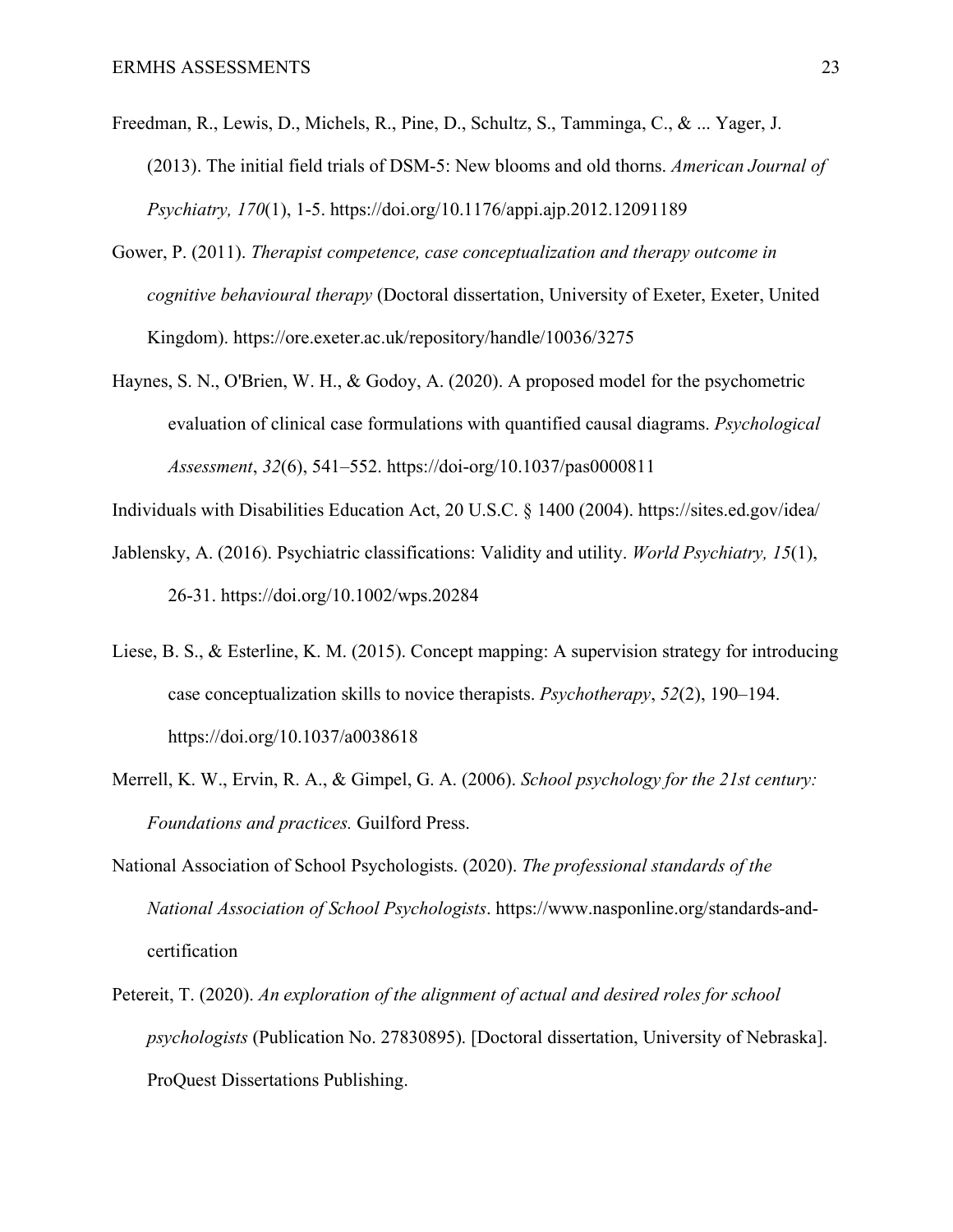- Regier, A. D., Kuhl, E. A., & Kupfer, D. J. (2013). The DSM-5: Classification and criteria changes. *World Psychiatry, 12*(2), 92-98.<https://doi.org/10.1002/wps.20050>
- Ridley, C. R., & Jeffrey, C. E. (2017a). Thematic mapping in case conceptualization: An introduction to the special section. *Journal of Clinical Psychology, 73*(4), 353–358. <https://doi.org/10.1002/jclp.22355>
- Ridley, C. R., & Jeffrey, C. E. (2017b). The conceptual framework of thematic mapping in case conceptualization. *Journal of Clinical Psychology, 73*(4), 376–392. https://doi.org/10.1002/jclp.22353
- Timimi, S. (2014). No more psychiatric labels: Why formal psychiatric diagnostic systems should be abolished. *International Journal of Clinical and Health Psychology*, *14,* 208-215. <https://doi.org/10.1016/j.ijchp.2014.03.004>
- Vanheule, S., Desmet, M., Meganck, R., Inslegers, R., Willemsen, J., De Schryver, M., & Devisch, I. (2014). Reliability in psychiatric diagnosis with the DSM: Old wine in new barrels. *Psychotherapy and Psychosomatics, 83*, 313-314.<https://doi.org/10.1159/000358809>
- Wiley, D. C., & Cory, A. C. (2013). *Encyclopedia of school health*. SAGE Publications.
- Weist, M. D., Eber, L., Horner, R., Splett, J., Putnam, R., Barrett, S., Hoover, S. (2018). Improving Multitiered Systems of Support for Students With "Internalizing" Emotional/Behavioral Problems. *Journal of Positive Behavior Interventions, 20*(3), 172–184.<https://doi.org/10.1177/1098300717753832>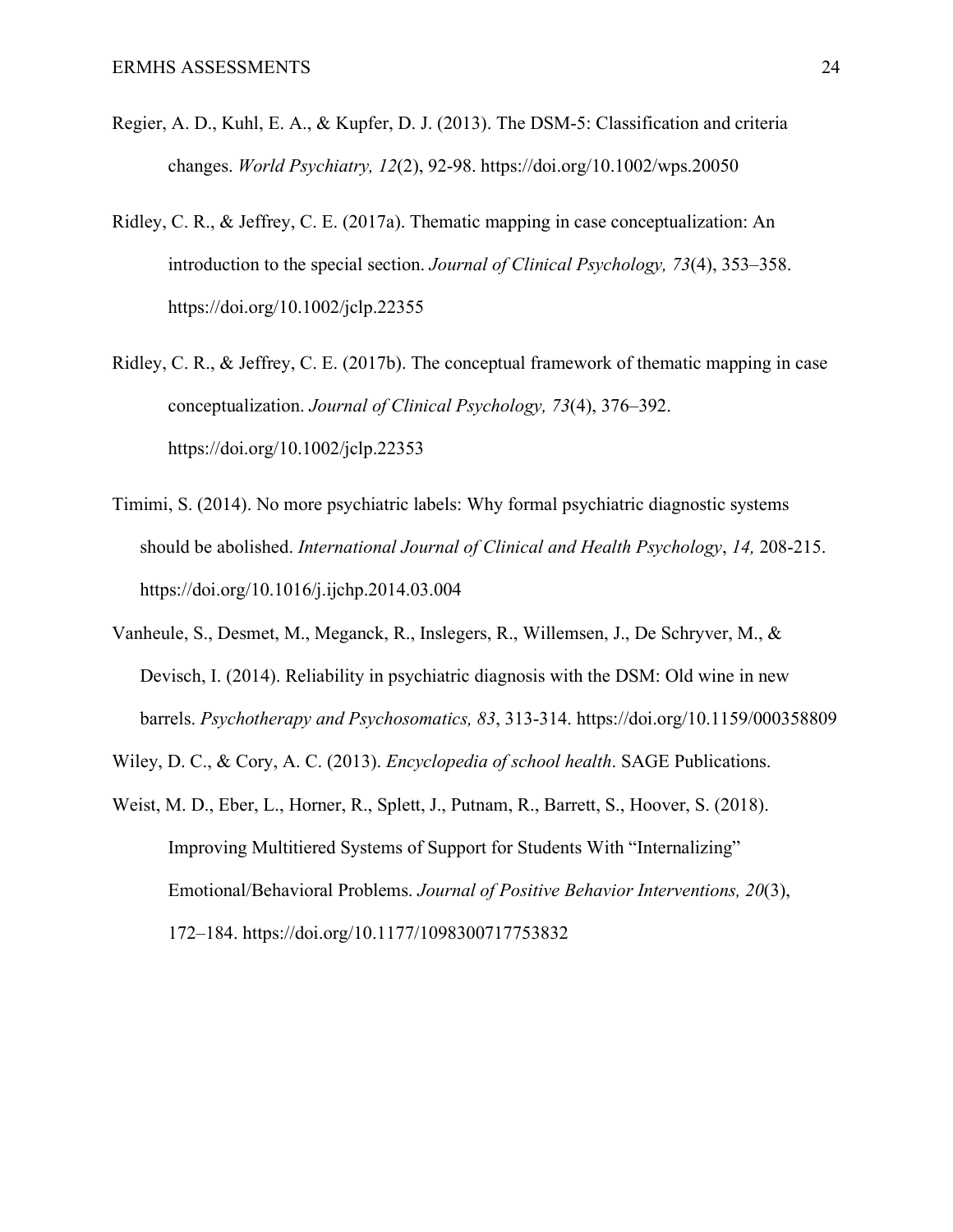## **Table 2**

| Problem                  | <b>Behaviors</b>                                                                                                                                                                                                                                                                                                                                                                 | <b>Feelings</b>                                                                                                                                                                                                               | <b>Thoughts</b>                                                                                                                                         |
|--------------------------|----------------------------------------------------------------------------------------------------------------------------------------------------------------------------------------------------------------------------------------------------------------------------------------------------------------------------------------------------------------------------------|-------------------------------------------------------------------------------------------------------------------------------------------------------------------------------------------------------------------------------|---------------------------------------------------------------------------------------------------------------------------------------------------------|
| Anxious                  | Avoiding classes and social<br>$\bullet$<br>situations<br>Struggling to maintain the<br>pace of classes due to fixating<br>on assignments being perfect<br>Not turning in homework,<br>$\bullet$<br>perseverating on quality of<br>work and potential evaluative<br>situations<br>Mild hair pulling<br>$\bullet$<br>Frequently apologizing<br>Worrying about future<br>$\bullet$ | Distressed and<br>unprepared for<br>social interactions<br>Overwhelmed by<br>$\bullet$<br>school work<br>Incompetent and<br>$\bullet$<br>incapable<br>Inferior<br>$\bullet$<br>Misunderstood<br>Stomachache and<br>head-aches | "I'm afraid I<br>won't succeed"<br>"I'm not doing<br>well, I'm never<br>going to get<br>better."<br>"I'm just so<br>worried."<br>"I'm sorry,<br>sorry." |
| Social<br>withdrawal     | Using apathetic and defeating<br>$\bullet$<br>language<br>Poor participation in classes<br>Avoiding difficult tasks or<br>activities<br>Low affect, hanging head,<br>$\bullet$<br>little eye-contact, walking<br>slowly                                                                                                                                                          | Feelings of<br>helplessness<br>Feeling<br>misunderstood and<br>unsocial<br>Negative<br>assumptions                                                                                                                            | "I'm not doing<br>well."<br>"It's not going<br>to go well."<br>"I'll never<br>make friends."<br>"Things are<br>just getting<br>worse."                  |
| Academic<br>difficulties | Difficulties focusing on and<br>$\bullet$<br>tracking in class<br>Checking grades frequently<br>$\bullet$<br>Losing interest and<br>$\bullet$<br>motivation                                                                                                                                                                                                                      | Overpowered and<br>too far behind to<br>catch up<br>No matter how<br>much work, still<br>feel behind<br>Worrying about<br>future classes                                                                                      | "I'm not<br>$\bullet$<br>smart."<br>"Oh my gosh, I<br>hate this<br>[history] class."<br>"I'm trying my<br>hardest."                                     |

*Garry's Problem Grid, Including Associated Behaviors, Feelings, and Thoughts*

*Note.* Adapted from Liese & Esterline, 2015, p. 191